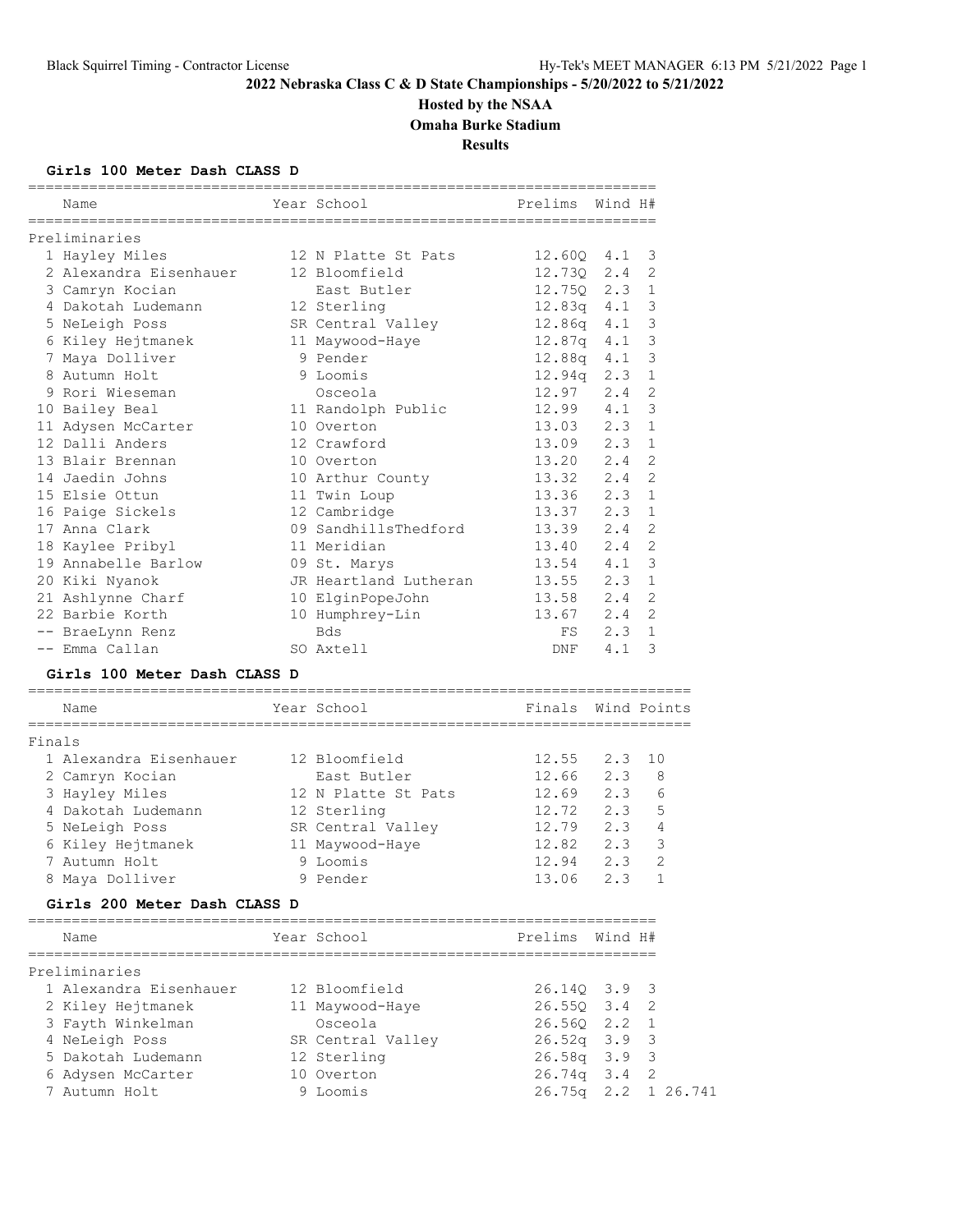## **Hosted by the NSAA**

**Omaha Burke Stadium**

**Results**

## **....Girls 200 Meter Dash CLASS D**

| 8 Rori Wieseman      | Osceola           | 26.75q |                  | 3.9 3 26.749 |
|----------------------|-------------------|--------|------------------|--------------|
| 9 Jesse Bertrand     | SR Axtell         | 27.06  | $2.2 \quad 1$    |              |
| 10 Dalli Anders      | 12 Crawford       | 27.14  | $3.4 \quad 2$    |              |
| 11 Elsie Ottun       | 11 Twin Loup      | 27.35  |                  | 3.4 2 27.343 |
| 12 Camryn Kocian     | East Butler       | 27.35  |                  | 2.2 1 27.350 |
| 13 Maya Dolliver     | 9 Pender          | 27.46  | $3.4 \quad 2$    |              |
| 14 Shawnee Gamble    | 9 Leyton          | 27.51  | 3.9 <sup>3</sup> |              |
| 15 Ashlynne Charf    | 10 ElginPopeJohn  | 27.54  | $3.4 \quad 2$    |              |
| 16 Ashley Bauer      | FR Elm Creek      | 27.74  | $3.4 \quad 2$    |              |
| 17 Alexis Johnson    | SO Central Valley | 27.78  | $3.9 \quad 3$    |              |
| 18 Krystal Sudbeck   | 12 Wynot          | 27.84  | $2, 2 \quad 1$   |              |
| 19 Blair Brennan     | 10 Overton        | 27.89  | $2.2 \quad 1$    |              |
| 20 Barbie Korth      | 10 Humphrey-Lin   | 28.24  | $3.4 \quad 2$    |              |
| 21 Lacey Paxton      | 10 Stuart         | 28.29  | $3.9 \quad 3$    |              |
| 22 Cassidy Gallagher | SR Kenesaw        | 28.30  | $2.2 \quad 1$    |              |
| 23 Avery Fangmeyer   | SO Red Cloud      | 28.46  | $3.9 \quad 3$    |              |
| 24 Mallory Denner    | 12 Diller-Odell   | 28.67  | 2.2              |              |
|                      |                   |        |                  |              |

#### **Girls 200 Meter Dash CLASS D**

============================================================================

| Name   |                        | Year School       | Finals |        | Wind Points |        |
|--------|------------------------|-------------------|--------|--------|-------------|--------|
| Finals |                        |                   |        |        |             |        |
|        | 1 Alexandra Eisenhauer | 12 Bloomfield     | 26.18  | 3.5 10 |             |        |
|        | 2 Fayth Winkelman      | Osceola           | 26.28  | 3.5    | 8           |        |
|        | 3 NeLeigh Poss         | SR Central Valley | 26.63  | 3.5    | 6           |        |
|        | 4 Adysen McCarter      | 10 Overton        | 26.78  | 3.5    | .5          | 26.771 |
|        | 5 Kiley Hejtmanek      | 11 Maywood-Haye   | 26.78  | 3.5    | 4           | 26.772 |
|        | 6 Rori Wieseman        | Osceola           | 27.08  | 3.5    | -3          |        |
|        | 7 Autumn Holt          | 9 Loomis          | 27.23  | 3.5    | 2           | 27.221 |
|        | 8 Dakotah Ludemann     | 12 Sterling       | 27.23  | 3.5    |             | 27.222 |

#### **Girls 400 Meter Dash CLASS D**

| Name                    | Year School          | Prelims  | H#             |
|-------------------------|----------------------|----------|----------------|
|                         |                      |          |                |
| Preliminaries           |                      |          |                |
| 1 Carli Bailey          | 12 AnsleyLitchfield  | 1:00.380 | 1              |
| 2 Kiley Hejtmanek       | 11 Maywood-Haye      | 1:00.84Q | 2              |
| 3 Fayth Winkelman       | Osceola              | 1:01.850 | 3              |
| 4 Maeli Meier           | 12 Overton           | 1:02.01q | 2              |
| 5 Skylar Edmund         | 12 Sioux County      | 1:02.02q | 2              |
| 6 Shawnee Gamble        | 9 Leyton             | 1:02.30q | 3              |
| 7 Maya Dolliver         | 9 Pender             | 1:02.47q | 1              |
| 8 Alexis Johnson        | SO Central Valley    | 1:02.96q | 3              |
| 9 Abrielle Nelson       | 12 Wausa             | 1:03.03  | $\mathfrak{D}$ |
| 10 Ashley Bauer         | FR Elm Creek         | 1:03.39  | $\mathbf{1}$   |
| 11 Brea Branic          | 12 SandhillsThedford | 1:03.41  | $\mathbf{1}$   |
| 12 Jalen Kent           | 10 Cambridge         | 1:03.59  | $\mathbf{1}$   |
| 13 Violet Nelms         | 11 Overton           | 1:03.75  | $\mathfrak{D}$ |
| 14 Jacilyne Peterson    | FR Deshler           | 1:03.96  | 3              |
| 15 Sierra Carr          | 11 Brady             | 1:04.01  | $\mathbf{1}$   |
| 16 Alexandra Eisenhauer | 12 Bloomfield        | 1:04.24  | 3              |
| 17 Kaylin Gaughenbaugh  | 10 St. Marys         | 1:04.44  | 3              |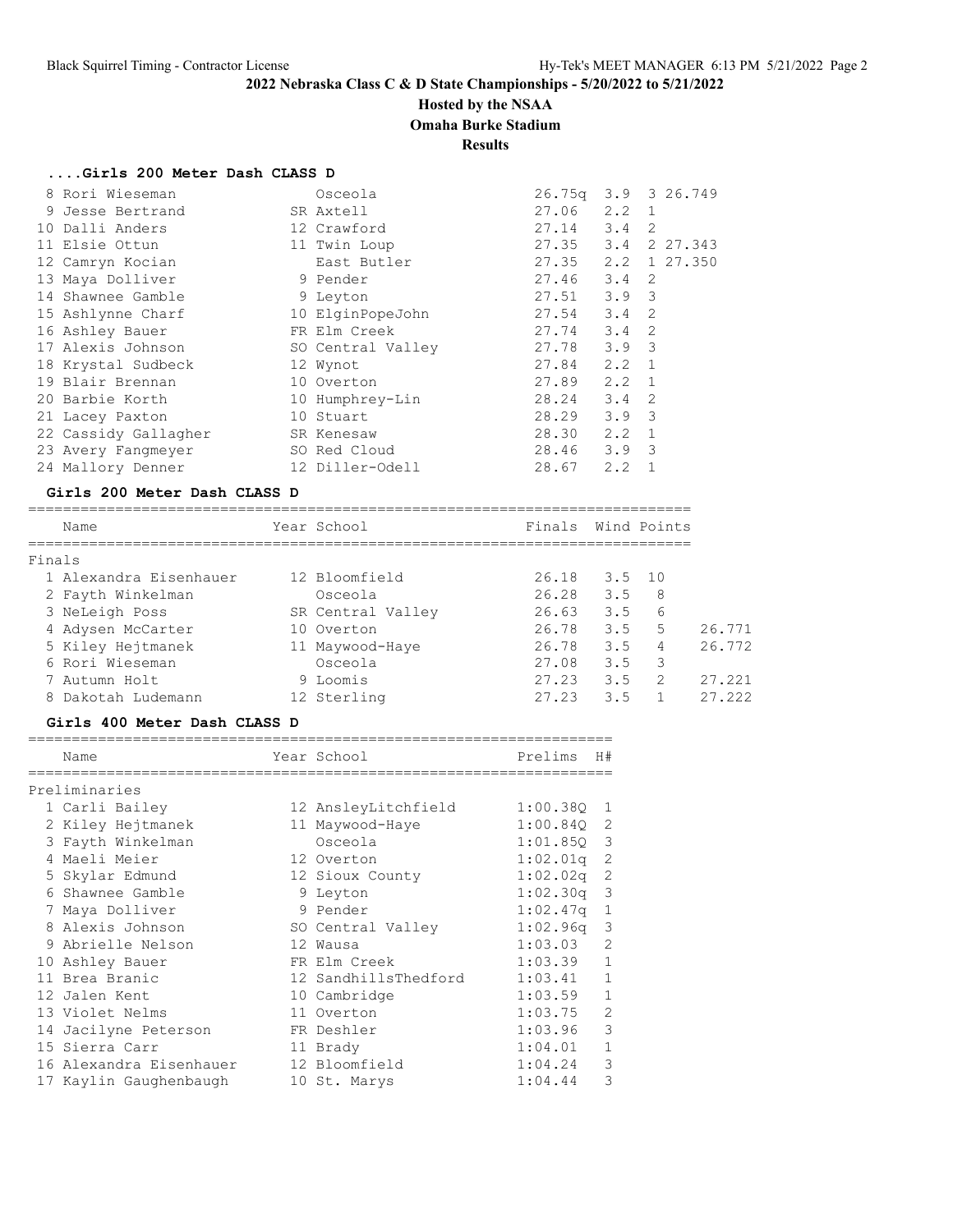# **Hosted by the NSAA**

**Omaha Burke Stadium**

**Results**

| Girls 400 Meter Dash CLASS D |  |  |  |  |  |  |
|------------------------------|--|--|--|--|--|--|
|------------------------------|--|--|--|--|--|--|

| Name                         | Year School        | Finals  | Points                  |
|------------------------------|--------------------|---------|-------------------------|
| Girls 400 Meter Dash CLASS D |                    |         |                         |
| 24 Kara Menke                | FR Lawrence-Nelson | 1:06.70 | 1                       |
| 23 Lauren Wehrbein           | Weeping Water      | 1:06.13 | $\overline{\mathbf{3}}$ |
| 22 McKenzie Hofstetter       | 9 Meridian         | 1:06.00 | 2                       |
| 21 Madelynn Dougherty        | 10 Plainview       | 1:05.87 | 2                       |
| 20 Ellie Broz                | 10 Maywood-Haye    | 1:05.18 | $\overline{\mathbf{3}}$ |
| 19 Emily Lytle               | 11 Pawnee City     | 1:04.66 | 2                       |
| 18 Koral Schmidt             | 10 Anselmo-Merna   | 1:04.52 |                         |

| Finals |                   |                     |         |               |
|--------|-------------------|---------------------|---------|---------------|
|        | 1 Carli Bailey    | 12 AnsleyLitchfield | 59.22   | 10            |
|        | 2 Kiley Hejtmanek | 11 Maywood-Haye     | 1:00.83 | 8             |
|        | 3 Fayth Winkelman | Osceola             | 1:01.49 | 6             |
|        | 4 Maeli Meier     | 12 Overton          | 1:01.90 | 5             |
|        | 5 Shawnee Gamble  | 9 Leyton            | 1:02.19 | 4             |
|        | 6 Maya Dolliver   | 9 Pender            | 1:02.25 | 3             |
|        | 7 Alexis Johnson  | SO Central Valley   | 1:03.41 | $\mathcal{L}$ |
|        | 8 Skylar Edmund   | 12 Sioux County     | 1:04.13 |               |

### **Girls 800 Meter Run CLASS D**

==========================================================================

ALLEY 1 Bottom Lanes 1-8, Seeds 5-12

| ALLEY 2 Top Lanes 5-8, Seeds 1-4<br>Name | Year School                                     | Finals H# Points |                |                |
|------------------------------------------|-------------------------------------------------|------------------|----------------|----------------|
|                                          |                                                 |                  |                |                |
| 1 Maeli Meier                            | 12 Overton                                      | $2:24.63$ 2 10   |                |                |
|                                          | $1:10.500$ $(1:10.500)$ $2:24.624$ $(1:14.124)$ |                  |                |                |
| 2 Jesse Bertrand SR Axtell               |                                                 | 2:25.08          | 2              | 8              |
|                                          | $1:11.271$ $(1:11.271)$ $2:25.072$ $(1:13.801)$ |                  |                |                |
| 3 Cali Gutz                              | 11 Osmond                                       | 2:27.59          | 2              | 6              |
|                                          | $1:11.918$ $(1:11.918)$ $2:27.590$ $(1:15.672)$ |                  |                |                |
| 4 Jayna Guggenmos 09 Cwc                 |                                                 | 2:27.92          | $\overline{2}$ | 5              |
|                                          | $1:11.057$ $(1:11.057)$ $2:27.914$ $(1:16.857)$ |                  |                |                |
| 5 Kiera Brennan                          | 10 Crawford                                     | 2:28.29          | $\mathbf{1}$   | $\overline{4}$ |
|                                          | $1:10.269$ $(1:10.269)$ $2:28.286$ $(1:18.017)$ |                  |                |                |
| 6 Rachel Harris                          | 9 Cambridge                                     | 2:28.41          | $\overline{2}$ | 3              |
|                                          | $1:12.085$ $(1:12.085)$ $2:28.410$ $(1:16.325)$ |                  |                |                |
| 7 Julianna Maxfield                      | Fullerton                                       | 2:28.42          | $\overline{2}$ | $\overline{2}$ |
|                                          | $1:12.306$ $(1:12.306)$ $2:28.419$ $(1:16.113)$ |                  |                |                |
| 8 Paige Drueke                           | 10 Boyd County                                  | 2:28.80          | 2              | $\overline{1}$ |
|                                          | $1:11.147$ $(1:11.147)$ $2:28.797$ $(1:17.650)$ |                  |                |                |
| 9 Hannah Baumqart                        | 11 St Francis                                   | 2:29.42          | $\overline{2}$ |                |
|                                          | $1:12.864$ $(1:12.864)$ $2:29.416$ $(1:16.552)$ |                  |                |                |
| 10 Reagan Stengel                        | 9 Maywood-Haye                                  | 2:30.08          | $\mathbf{1}$   |                |
|                                          | $1:10.011$ $(1:10.011)$ $2:30.072$ $(1:20.061)$ |                  |                |                |
| 11 Lacey Schmidt                         | SR Deshler                                      | 2:30.25          | $\overline{2}$ |                |
|                                          | $1:10.867$ $(1:10.867)$ $2:30.247$ $(1:19.380)$ |                  |                |                |
| 12 Jadon Hess                            | McCool Junction                                 | 2:31.06          | $\mathbf{1}$   |                |
|                                          | $1:12.280$ $(1:12.280)$ $2:31.052$ $(1:18.772)$ |                  |                |                |
| 13 Karley Heimes                         | 12 Wynot                                        | 2:31.42          | $\mathfrak{D}$ |                |
|                                          | $1:13.245$ $(1:13.245)$ $2:31.419$ $(1:18.174)$ |                  |                |                |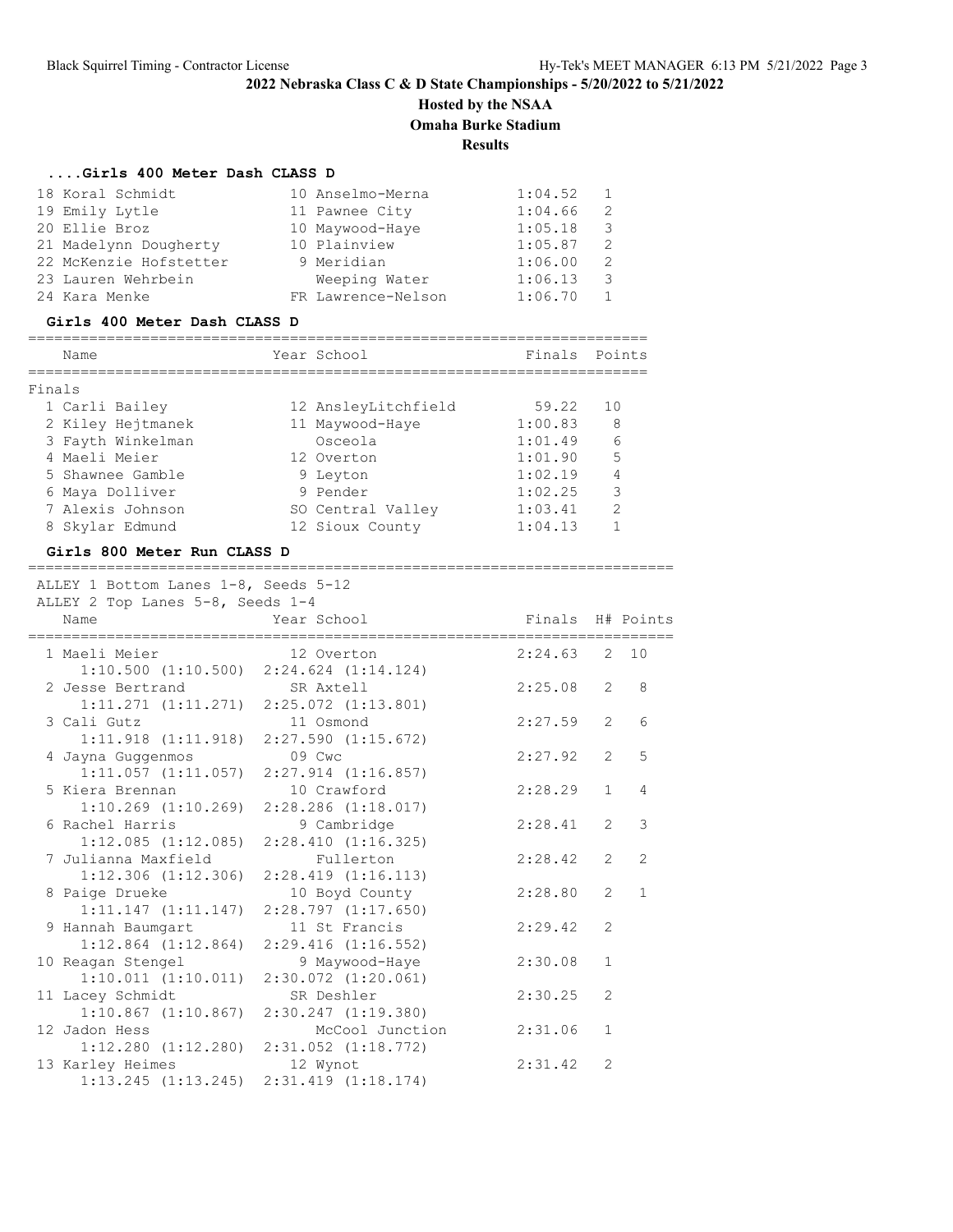#### **Hosted by the NSAA**

**Omaha Burke Stadium**

**Results**

#### **....Girls 800 Meter Run CLASS D**

| 14 Mya Hedstrom 10 St. Marys                    |                                                      | 2:31.73 2   |   |          |
|-------------------------------------------------|------------------------------------------------------|-------------|---|----------|
| $1:12.781$ $(1:12.781)$ $2:31.722$ $(1:18.941)$ |                                                      |             |   |          |
|                                                 | 15 Rose Brazel 10 Scribner-Snyder 2:32.89 1          |             |   |          |
| $1:11.693$ $(1:11.693)$ $2:32.881$ $(1:21.188)$ |                                                      |             |   |          |
|                                                 | 16 Alli Loughran                           12 Mullen | 2:33.10 1   |   |          |
|                                                 | $1:10.655$ $(1:10.655)$ $2:33.097$ $(1:22.442)$      |             |   |          |
| 17 Christina Martinson 11 Bloomfield            |                                                      | $2:34.16$ 1 |   |          |
| $1:11.144$ $(1:11.144)$ $2:34.154$ $(1:23.010)$ |                                                      |             |   |          |
|                                                 | 18 Aimee Merrill 12 Hitchcock County 2:34.58 1       |             |   |          |
| $1:09.422$ $(1:09.422)$ $2:34.574$ $(1:25.152)$ |                                                      |             |   |          |
|                                                 | 19 Madison Lytle 11 Pawnee City                      | $2:35.28$ 1 |   |          |
|                                                 | $1:12.697$ $(1:12.697)$ $2:35.279$ $(1:22.582)$      |             |   |          |
|                                                 | 20 Natalie Poss SO Central Valley                    | 2:36.92 1   |   |          |
|                                                 | $1:12.053$ $(1:12.053)$ $2:36.920$ $(1:24.867)$      |             |   |          |
|                                                 |                                                      | $2:38.26$ 2 |   | 2:38.255 |
| $1:13.189$ $(1:13.189)$ $2:38.255$ $(1:25.066)$ |                                                      |             |   |          |
| 22 Jymmie Jensen                                | SR Burwell                                           | $2:38.26$ 1 |   | 2:38.257 |
| $1:11.629$ $(1:11.629)$ $2:38.257$ $(1:26.628)$ |                                                      |             |   |          |
|                                                 | 23 Britney Klein 10 Sioux County                     | $2:40.18$ 1 |   |          |
|                                                 | $1:09.695$ $(1:09.695)$ $2:40.178$ $(1:30.483)$      |             |   |          |
|                                                 | 24 Cameran Jansky 12 Exeter-Milligan 2:43.44         |             | 1 |          |
| $1:12.722$ $(1:12.722)$ $2:43.433$ $(1:30.711)$ |                                                      |             |   |          |

#### **Girls 1600 Meter Run CLASS D**

======================================================================= ALLEY 1 Bottom Lanes 1-8, Seeds 9-24 ALLEY 2 Top Lanes 5-8, Seeds 1-8 Name Year School Finals Points ======================================================================= 1 Kate Stienike 12 N Platte St Pats 5:38.74 10 1:20.240 (1:20.240) 2:50.490 (1:30.250) 4:19.633 (1:29.144) 5:38.736 (1:19.103) 2 Peyton Paxton 09 Mullen 5:39.38 8 1:18.934 (1:18.934) 2:49.232 (1:30.298) 4:18.845 (1:29.614) 5:39.380 (1:20.535) 3 Mariah Gardner 12 Wallace 5:39.40 6 1:20.804 (1:20.804) 2:51.082 (1:30.278) 4:20.095 (1:29.014) 5:39.397 (1:19.302) 4 Payton Gerken McCool Junction 5:39.45 5 1:20.988 (1:20.988) 2:49.474 (1:28.486) 4:18.587 (1:29.113) 5:39.443 (1:20.856) 5 Julianna Maxfield Fullerton 5:39.98 4 1:20.583 (1:20.583) 2:50.339 (1:29.756) 4:19.239 (1:28.900) 5:39.973 (1:20.735) 6 Ashlin Broz 11 Maywood-Haye 5:41.09 3 1:21.039 (1:21.039) 2:51.217 (1:30.178) 4:19.516 (1:28.300) 5:41.088 (1:21.573) 7 Axi Benish 11 Leyton 5:41.66 2 1:21.798 (1:21.798) 2:52.416 (1:30.618) 4:24.813 (1:32.397) 5:41.654 (1:16.842) 8 Hannah Baumgart 11 St Francis 5:42.13 1 1:21.928 (1:21.928) 2:52.186 (1:30.258) 4:23.581 (1:31.395) 5:42.126 (1:18.545) 9 Braelyn Gifford 09 N Platte St Pats 5:42.64 1:21.553 (1:21.553) 2:52.253 (1:30.700) 4:22.185 (1:29.933) 5:42.631 (1:20.446) 10 Emily Lytle 11 Pawnee City 5:43.09 1:19.233 (1:19.233) 2:50.725 (1:31.492) 4:20.873 (1:30.148) 5:43.083 (1:22.210) 11 Darla Nelson 12 Wausa 5:50.53 1:18.631 (1:18.631) 2:50.784 (1:32.154) 4:22.825 (1:32.041) 5:50.522 (1:27.697) 12 Jalyssa Hastreiter 12 St Francis 5:55.42 1:22.188 (1:22.188) 2:52.723 (1:30.535) 4:25.940 (1:33.217) 5:55.416 (1:29.476)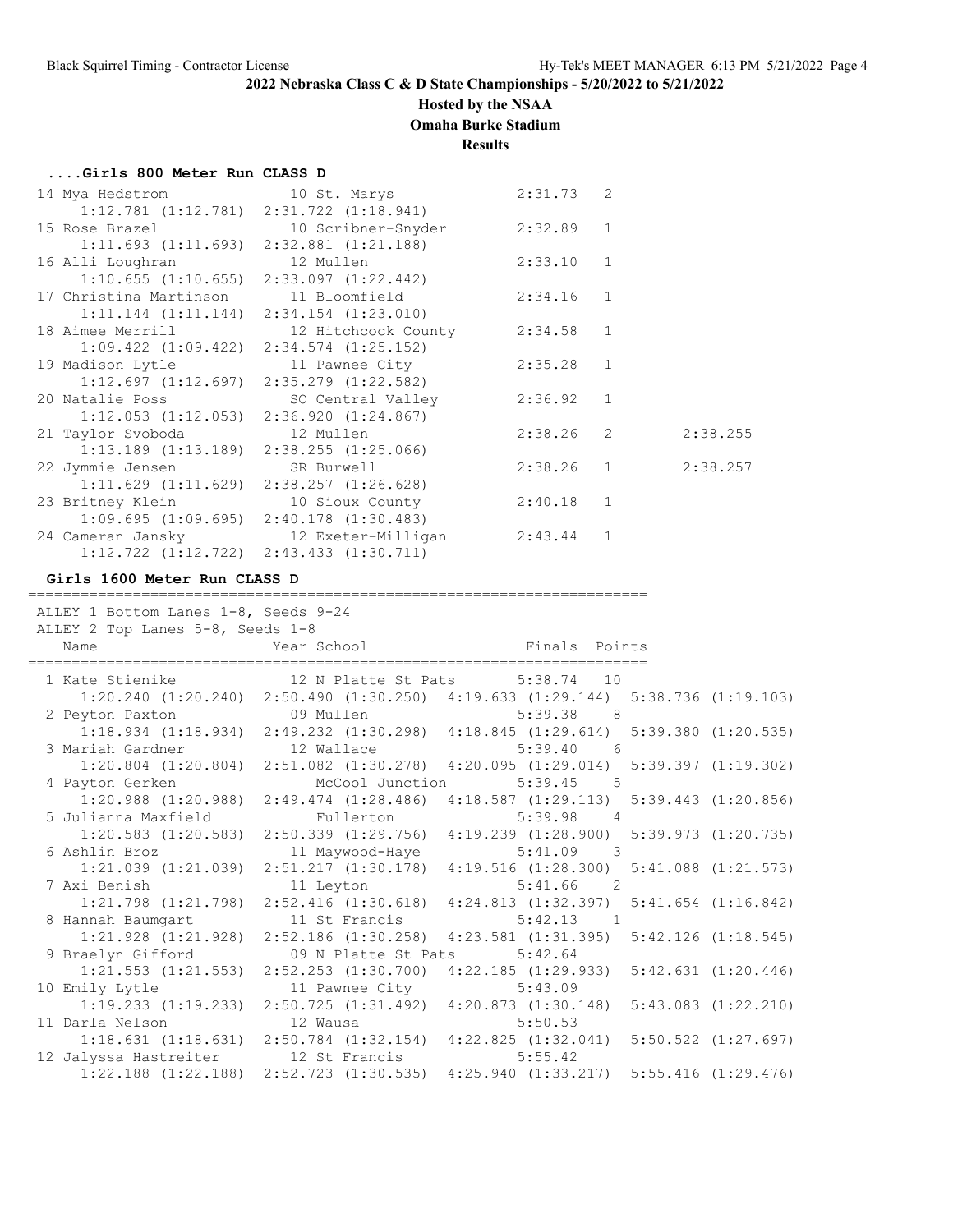#### **Hosted by the NSAA**

**Omaha Burke Stadium**

#### **Results**

#### **....Girls 1600 Meter Run CLASS D**

| 13 Christina Martinson 11 Bloomfield 5:56.97 |                                                                         |                                                                                 |                         |
|----------------------------------------------|-------------------------------------------------------------------------|---------------------------------------------------------------------------------|-------------------------|
|                                              |                                                                         | $1:21.723$ $(1:21.723)$ $2:51.705$ $(1:29.982)$ $4:25.118$ $(1:33.413)$         | $5:56.966$ $(1:31.849)$ |
| 14 Callie Coble 12 Mullen 5:57.12            |                                                                         |                                                                                 |                         |
| $1:21.016$ $(1:21.016)$                      |                                                                         | $2:50.097$ $(1:29.081)$ $4:22.811$ $(1:32.715)$                                 | $5:57.116$ $(1:34.305)$ |
| 15 Rilyn Schledewitz                         | 09 Sumner-Eddy-Mill 6:04.70                                             |                                                                                 |                         |
|                                              | $1:22.240$ $(1:22.240)$ $2:56.439$ $(1:34.200)$ $4:36.237$ $(1:39.798)$ |                                                                                 | 6:04.696(1:28.460)      |
| 16 Paige Drueke                              | 10 Boyd County 6:05.03                                                  |                                                                                 |                         |
|                                              |                                                                         | $1:21.928$ $(1:21.928)$ $2:55.696$ $(1:33.768)$ $4:35.413$ $(1:39.718)$         | $6:05.022$ $(1:29.609)$ |
| 17 Hailey Genereux                           | 12 Cwc 6:06.00                                                          |                                                                                 |                         |
|                                              | $1:21.207$ $(1:21.207)$ $2:54.163$ $(1:32.956)$ $4:33.443$ $(1:39.281)$ |                                                                                 | $6:05.996$ $(1:32.553)$ |
| 18 Trinity Houchin                           | JR Axtell                                                               | 6:06.18                                                                         |                         |
|                                              | $1:19.940$ $(1:19.940)$ $2:53.461$ $(1:33.521)$ $4:33.147$ $(1:39.686)$ |                                                                                 | $6:06.178$ $(1:33.032)$ |
| 19 Karly Kessler                             | 10 St Francis 6:14.11                                                   |                                                                                 |                         |
| $1:22.578$ $(1:22.578)$                      |                                                                         | 2:57.062 (1:34.485) 4:39.523 (1:42.462) 6:14.107 (1:34.584)                     |                         |
| 20 Mayte Meza                                | JR Shelton High School 6:17.87                                          |                                                                                 |                         |
| $1:22.990$ $(1:22.990)$                      | $2:57.800$ $(1:34.810)$                                                 | 4:40.623(1:42.824)                                                              | 6:17.865(1:37.242)      |
| 21 Hailey Eastman                            | SO Giltner                                                              | 6:21.21                                                                         |                         |
|                                              | $1:23.576$ $(1:23.576)$ $3:05.468$ $(1:41.893)$ $4:49.762$ $(1:44.294)$ |                                                                                 | $6:21.210$ $(1:31.449)$ |
| 22 Madison Swanson 12 Crawford 6:21.71       |                                                                         |                                                                                 |                         |
|                                              |                                                                         | 1:23.086 (1:23.086) 3:01.198 (1:38.113) 4:45.297 (1:44.099) 6:21.706 (1:36.410) |                         |
| 23 Ellie Johnson SO Axtell 6:24.39           |                                                                         |                                                                                 |                         |
|                                              |                                                                         | 1:22.626 (1:22.626) 3:02.813 (1:40.188) 4:49.411 (1:46.598) 6:24.388 (1:34.977) |                         |
| 24 Jasmine Turrubiates                       | 11 Exeter-Milligan 6:36.92                                              |                                                                                 |                         |
| $1:23.613$ $(1:23.613)$                      |                                                                         | $3:05.786$ $(1:42.173)$ $4:51.460$ $(1:45.675)$ $6:36.912$ $(1:45.452)$         |                         |

#### **Girls 3200 Meter Run CLASS D**

 ALLEY 1 Bottom Lanes 1-8, Seeds 9-24 ALLEY 2 Top Lanes 5-8, Seeds 1-8 Name Year School Finals Points ======================================================================= 1 Darla Nelson 12 Wausa 12:01.47 10 1:17.972 (1:17.972) 2:48.109 (1:30.137) 4:21.676 (1:33.568) 5:56.172 (1:34.496) 7:31.470 (1:35.298) 9:06.796 (1:35.327) 10:42.632 (1:35.836) 12:01.464 (1:18.832) 2 Peyton Paxton 09 Mullen 12:02.46 8 1:17.109 (1:17.109) 2:47.653 (1:30.545) 4:21.273 (1:33.620) 5:55.882 (1:34.610) 7:31.146 (1:35.265) 9:06.476 (1:35.330) 10:42.542 (1:36.067) 12:02.456 (1:19.915) 3 Braelyn Gifford 09 N Platte St Pats 12:20.54 6 1:21.111 (1:21.111) 2:53.021 (1:31.910) 4:27.210 (1:34.189) 6:03.963 (1:36.754) 7:39.904 (1:35.941) 9:19.410 (1:39.506) 10:56.332 (1:36.923) 12:20.538 (1:24.206) 4 Payton Gerken McCool Junction 12:23.69 5  $\overline{1:}25.191$  (1:25.191) 2:57.752 (1:32.562) 4:30.776 (1:33.025) 6:03.642 (1:32.866) 7:38.939 (1:35.297) 9:16.939 (1:38.000) 10:54.407 (1:37.469) 12:23.685 (1:29.278) 5 Kate Stienike 12 N Platte St Pats 12:39.30 4 1:18.450 (1:18.450) 2:48.546 (1:30.096) 4:22.927 (1:34.382) 5:59.146 (1:36.220) 7:38.997 (1:39.851) 9:19.237 (1:40.240) 11:00.749 (1:41.512) 12:39.295 (1:38.546) 6 Axi Benish 11 Leyton 12:42.71 3 1:19.102 (1:19.102) 2:52.636 (1:33.535) 4:27.490 (1:34.854) 6:04.174 (1:36.685) 7:42.481 (1:38.307) 9:26.286 (1:43.806) 11:11.998 (1:45.712) 12:42.710 (1:30.712) 7 Mariah Gardner 12 Wallace 12:47.60 2 1:18.886 (1:18.886) 2:53.100 (1:34.214) 4:31.612 (1:38.513) 6:10.577 (1:38.965) 7:51.843 (1:41.266) 9:34.837 (1:42.995) 11:17.541 (1:42.705) 12:47.591 (1:30.050)

=======================================================================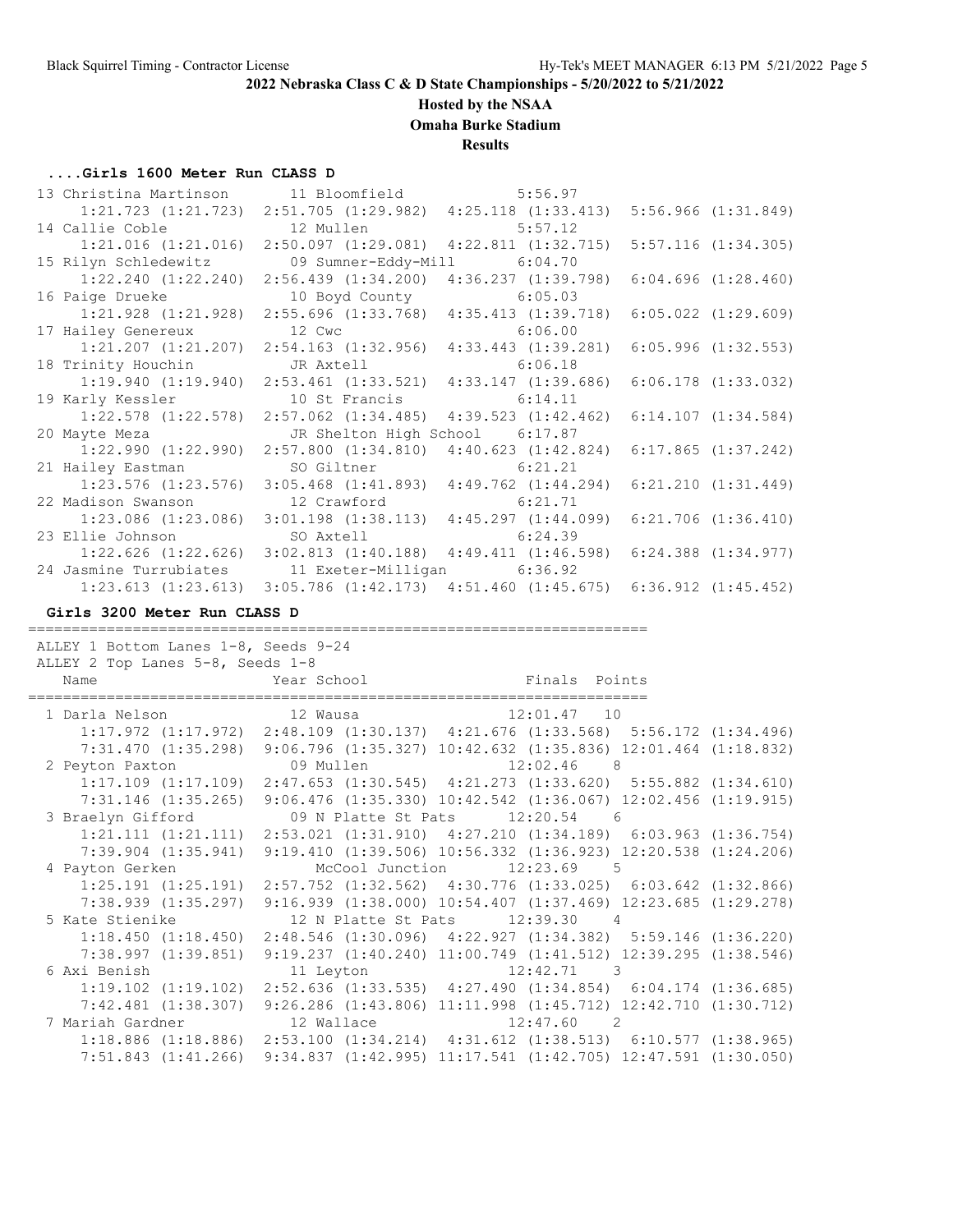## **Hosted by the NSAA**

**Omaha Burke Stadium**

**Results**

## **....Girls 3200 Meter Run CLASS D**

| 8 Paityn Homan          | 12 Crawford      | 12:49.91<br>$\overline{1}$                                                         |  |
|-------------------------|------------------|------------------------------------------------------------------------------------|--|
| $1:21.763$ $(1:21.763)$ |                  | 2:55.358 (1:33.595) 4:33.783 (1:38.425) 6:13.482 (1:39.700)                        |  |
| $7:53.943$ $(1:40.461)$ |                  | 9:34.505 (1:40.562) 11:17.254 (1:42.750) 12:49.904 (1:32.650)                      |  |
| 9 Callie Coble          | 12 Mullen        | 13:03.95                                                                           |  |
| $1:20.563$ $(1:20.563)$ |                  | 2:52.700 (1:32.137) 4:31.106 (1:38.406) 6:10.221 (1:39.116)                        |  |
| $7:52.599$ $(1:42.378)$ |                  | 9:38.133 (1:45.535) 11:24.481 (1:46.349) 13:03.950 (1:39.469)                      |  |
| 10 Ella Simon           |                  | 12 FC Sacred Heart 13:08.93                                                        |  |
| $1:20.023$ $(1:20.023)$ |                  | $2:55.194$ $(1:35.171)$ $4:34.124$ $(1:38.930)$ $6:15.349$ $(1:41.225)$            |  |
| $7:57.744$ $(1:42.395)$ |                  | 9:45.711 (1:47.967) 11:32.378 (1:46.668) 13:08.924 (1:36.546)                      |  |
| 11 Anna Stricklin       | 9 St Francis     | 13:19.92                                                                           |  |
| $1:27.077$ $(1:27.077)$ |                  | 3:06.290 (1:39.213) 4:49.120 (1:42.830) 6:34.501 (1:45.381)                        |  |
|                         |                  | 8:21.646 (1:47.146) 10:09.956 (1:48.310) 11:55.507 (1:45.552) 13:19.920 (1:24.413) |  |
| 12 Jocelyn Franzen      | 09 Brady         | 13:22.81                                                                           |  |
| $1:25.379$ $(1:25.379)$ |                  | $3:00.207$ (1:34.829) 4:40.848 (1:40.641) 6:24.357 (1:43.510)                      |  |
| 8:10.541(1:46.184)      |                  | 9:59.156 (1:48.616) 11:50.646 (1:51.490) 13:22.805 (1:32.159)                      |  |
| 13 Mayte Meza           |                  | JR Shelton High School 13:24.47                                                    |  |
| $1:27.476$ $(1:27.476)$ |                  | $3:05.242$ (1:37.767) $4:48.175$ (1:42.933) 6:33.688 (1:45.514)                    |  |
|                         |                  | 8:20.638 (1:46.950) 10:09.312 (1:48.675) 11:54.978 (1:45.666) 13:24.466 (1:29.488) |  |
| 14 Rebecca Reece        | 10 Sioux County  | 13:28.79                                                                           |  |
| $1:28.791$ $(1:28.791)$ |                  | $3:05.334$ $(1:36.544)$ $4:47.132$ $(1:41.799)$ $6:31.516$ $(1:44.384)$            |  |
|                         |                  | 8:18.575 (1:47.060) 10:08.444 (1:49.870) 11:52.791 (1:44.347) 13:28.781 (1:35.990) |  |
| 15 Haley Wells          | 11 Anselmo-Merna | 13:29.66                                                                           |  |
|                         |                  | 1:22.117 (1:22.117) 2:54.910 (1:32.793) 4:33.416 (1:38.506) 6:14.994 (1:41.579)    |  |
|                         |                  |                                                                                    |  |
|                         |                  | 8:04.380 (1:49.386) 9:53.576 (1:49.197) 11:44.636 (1:51.060) 13:29.653 (1:45.017)  |  |
| 16 Ashley Robertson     | 9 Wallace        | 13:30.61                                                                           |  |
| $1:23.515$ $(1:23.515)$ |                  | $3:00.350$ $(1:36.835)$ $4:45.410$ $(1:45.060)$ $6:30.951$ $(1:45.541)$            |  |
|                         |                  | 8:18.894 (1:47.944) 10:08.408 (1:49.515) 11:53.282 (1:44.875) 13:30.606 (1:37.324) |  |
| 17 Natasha Zeisler      | 11 Boyd County   | 13:31.89                                                                           |  |
| $1:24.699$ $(1:24.699)$ |                  | $3:03.009$ $(1:38.310)$ $4:46.818$ $(1:43.810)$ $6:33.057$ $(1:46.240)$            |  |
|                         |                  | 8:21.345 (1:48.288) 10:08.870 (1:47.525) 11:54.239 (1:45.370) 13:31.890 (1:37.651) |  |
| 18 Michaela Ravenkamp   |                  | 12 NiobraraVerdigre 13:35.23                                                       |  |
|                         |                  | 1:22.729 (1:22.729) 3:01.505 (1:38.776) 4:47.656 (1:46.152) 6:32.171 (1:44.515)    |  |
|                         |                  | 8:21.083 (1:48.912) 10:08.192 (1:47.110) 11:54.787 (1:46.595) 13:35.226 (1:40.439) |  |
| 19 Reese Kozisek        | East Butler      | 13:35.92                                                                           |  |
| $1:25.661$ $(1:25.661)$ |                  | $3:04.826$ (1:39.165) $4:47.669$ (1:42.844) 6:31.023 (1:43.355)                    |  |
|                         |                  | 8:19.688 (1:48.665) 10:09.488 (1:49.800) 11:57.764 (1:48.276) 13:35.911 (1:38.148) |  |
| 20 Natalie Poss         |                  | SO Central Valley 13:40.52                                                         |  |
|                         |                  | 1:25.881 (1:25.881) 3:03.935 (1:38.055) 4:48.164 (1:44.230) 6:34.410 (1:46.246)    |  |
|                         |                  | 8:22.599 (1:48.190) 10:11.713 (1:49.115) 12:02.106 (1:50.393) 13:40.520 (1:38.415) |  |
| 21 Morgan Dinkler       |                  | SO Silver Lake 13:52.72                                                            |  |
| $1:26.421$ $(1:26.421)$ |                  | $3:05.620$ $(1:39.200)$ $4:48.632$ $(1:43.013)$ $6:35.194$ $(1:46.562)$            |  |
|                         |                  | 8:25.194 (1:50.000) 10:15.880 (1:50.686) 12:08.504 (1:52.625) 13:52.716 (1:44.212) |  |
| 22 Nayla Alos           | 11 Lewiston      | 14:15.63                                                                           |  |
|                         |                  | 1:27.898 (1:27.898) 3:07.146 (1:39.249) 4:52.395 (1:45.249) 6:41.343 (1:48.949)    |  |
|                         |                  | 8:36.647 (1:55.305) 10:31.589 (1:54.942) 12:26.795 (1:55.206) 14:15.626 (1:48.831) |  |
| 23 Hailey Eastman       | SO Giltner       | 14:31.39                                                                           |  |
|                         |                  | 1:25.511 (1:25.511) 3:04.885 (1:39.374) 4:52.225 (1:47.340) 6:47.412 (1:55.188)    |  |
|                         |                  | 8:47.992 (2:00.580) 10:45.237 (1:57.245) 12:48.044 (2:02.807) 14:31.389 (1:43.345) |  |
| -- Trinity Houchin      | JR Axtell        | DNF                                                                                |  |
| $1:23.962$ $(1:23.962)$ |                  | $3:03.429$ $(1:39.467)$ $4:47.461$ $(1:44.032)$ $6:34.762$ $(1:47.302)$            |  |
| 8:30.242 (1:55.480)     |                  |                                                                                    |  |
|                         |                  |                                                                                    |  |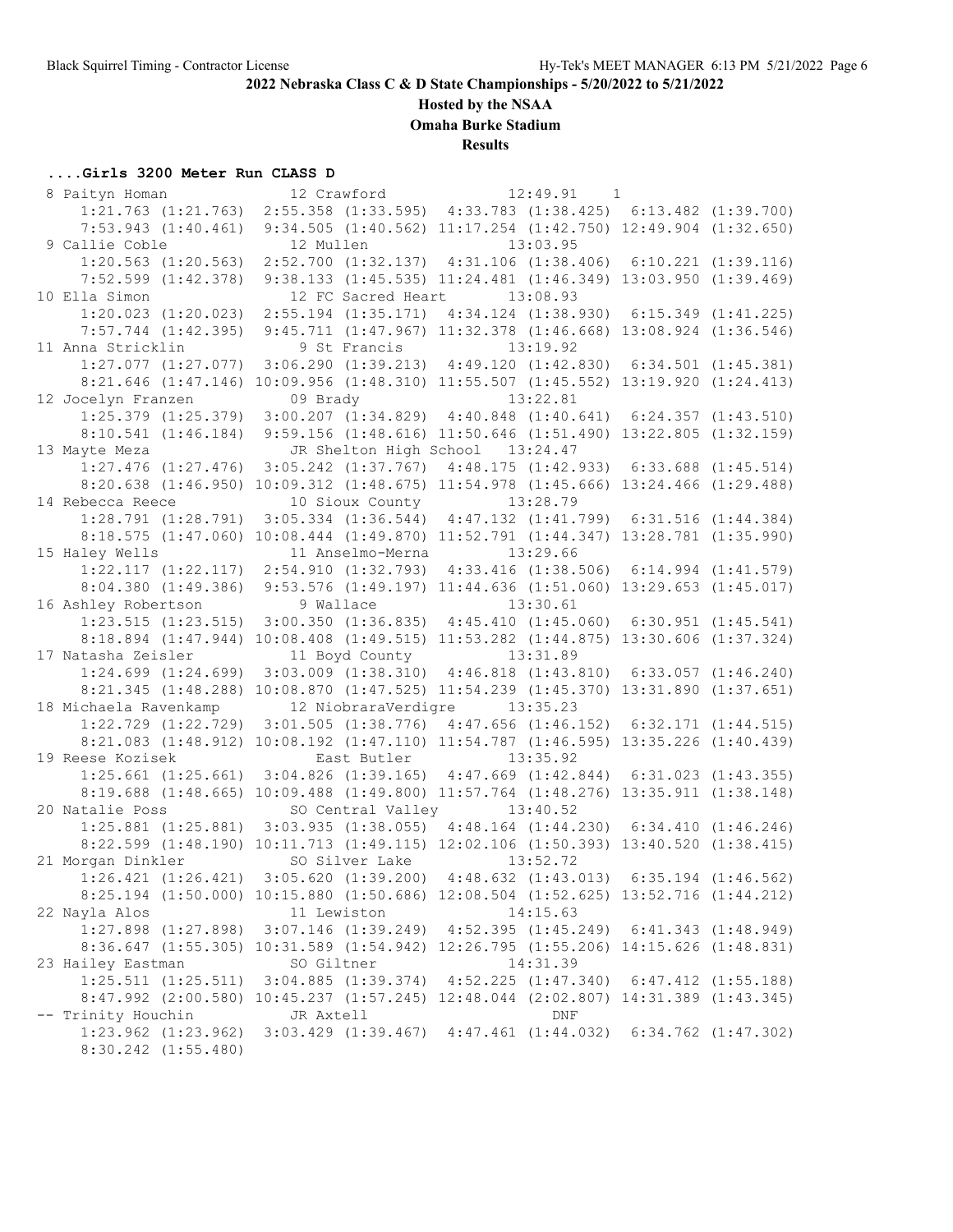## **Hosted by the NSAA**

**Omaha Burke Stadium**

**Results**

### **Girls 100 Meter Hurdles CLASS D**

|   | Name                  | Year School            | Prelims | Wind H# |                |
|---|-----------------------|------------------------|---------|---------|----------------|
|   | Preliminaries         |                        |         |         |                |
|   | 1 Macy Richardson     | 11 Sterling            | 15.19Q  | 2.2     | 2              |
|   | 2 Reagan Nordhausen   | SR Axtell              | 15.420  | 2.4     | 1              |
|   | 3 Carli Bailey        | 12 AnsleyLitchfield    | 16.080  | 2.7     | 3              |
|   | 4 Andrea Sucha        | 12 NiobraraVerdigre    | 16.10q  | 2.4     | $\mathbf{1}$   |
|   | 5 Emma Epley          | SR Lawrence-Nelson     | 16.21q  | 2.7     | 3              |
|   | 6 Kendyl Flaming      | 10 Wallace             | 16.24q  | 2.4     | $\mathbf{1}$   |
|   | 7 Madison Abbenhaus   | 10 Bloomfield          | 16.28q  | 2.2     | $\overline{2}$ |
| 8 | Dayle Haake           | 10 SandhillsThedford   | 16.31q  | 2.7     | 3              |
| 9 | Sydney Biltoft        | SO Lawrence-Nelson     | 16.58   | 2.2     | $\overline{2}$ |
|   | 10 Addy Sweeney       | Cedar Bluffs           | 16.59   | 2.2     | $\overline{2}$ |
|   | 11 Anastasia Gallegos | 9 Southwest Public     | 16.69   | 2.2     | $\overline{2}$ |
|   | 12 Abbie Kromarek     | 10 Plainview           | 16.92   | 2.7     | 3              |
|   | 13 Allie Rigatuso     | East Butler            | 16.93   | 2.4     | $\mathbf{1}$   |
|   | 14 Kayla Pinkleman    | 10 Wynot               | 17.19   | 2.7     | 3              |
|   | 15 Taylyn Bauer       | 12 South Platte        | 17.29   | 2.7     | 3              |
|   | 16 Abrielle Nelson    | 12 Wausa               | 17.40   | 2.7     | 3              |
|   | 17 Autumn Deterding   | 12 Cambridge           | 17.44   | 2.4     | $\mathbf{1}$   |
|   | 18 Ellie Mangers      | FR Blue Hill           | 17.47   | 2.4     | $\mathbf{1}$   |
|   | 19 Georgia Crandall   | 12 Loomis              | 17.54   | 2.4     | $\mathbf{1}$   |
|   | 20 Vinna Garcia       | JR Shelton High School | 17.59   | 2.4     | $\mathbf{1}$   |
|   | 21 Morgan Earl        | SR Palmer HS           | 17.87   | 2.2     | 2              |
|   | 22 Tyleiah Gooding    | 10 Meridian            | 17.94   | 2.2     | $\overline{2}$ |
|   | 23 Zaili Benish       | 9 Leyton               | 18.24   | 2.7     | 3              |
|   | 24 Jasmine Malchow    | Nebraska Lutheran      | 19.91   | 2.2     | $\overline{2}$ |

#### **Girls 100 Meter Hurdles CLASS D**

|        | Name                | Year School          | Finals |     | Wind Points   |
|--------|---------------------|----------------------|--------|-----|---------------|
| Finals |                     |                      |        |     |               |
|        | 1 Macy Richardson   | 11 Sterling          | 15.17  | 1.4 | 10            |
|        | 2 Carli Bailey      | 12 AnsleyLitchfield  | 15.93  | 1.4 | 8             |
|        | 3 Dayle Haake       | 10 SandhillsThedford | 16.05  | 1.4 | 6             |
|        | 4 Reagan Nordhausen | SR Axtell            | 16.10  | 1.4 | 5             |
|        | 5 Andrea Sucha      | 12 NiobraraVerdigre  | 16.55  | 1.4 | 4             |
|        | 6 Kendyl Flaming    | 10 Wallace           | 16.58  | 1.4 | 3             |
|        | 7 Madison Abbenhaus | 10 Bloomfield        | 16.60  | 1.4 | $\mathcal{P}$ |
| 8      | Emma Epley          | SR Lawrence-Nelson   | 17.33  | 1.4 |               |
|        |                     |                      |        |     |               |

## **Girls 300 Meter Hurdles CLASS D**

| Name               | Year School          | Prelims            | H# |
|--------------------|----------------------|--------------------|----|
| Preliminaries      |                      |                    |    |
| 1 Macy Richardson  | 11 Sterling          | 46.640 1           |    |
| 2 Carli Bailey     | 12 AnsleyLitchfield  | 46.690 3           |    |
| 3 Georgi tenBensel | JR Silver Lake       | 48.100 2           |    |
| 4 Addy Sweeney     | Cedar Bluffs         | $48.08q$ 1         |    |
| 5 Teagan Gonsior   | Fullerton            | $48.46q$ 2         |    |
| 6 Dayle Haake      | 10 SandhillsThedford | 48.63q             | -2 |
| 7 Abbie Kromarek   | 10 Plainview         | 48.78 <sub>q</sub> |    |
|                    |                      |                    |    |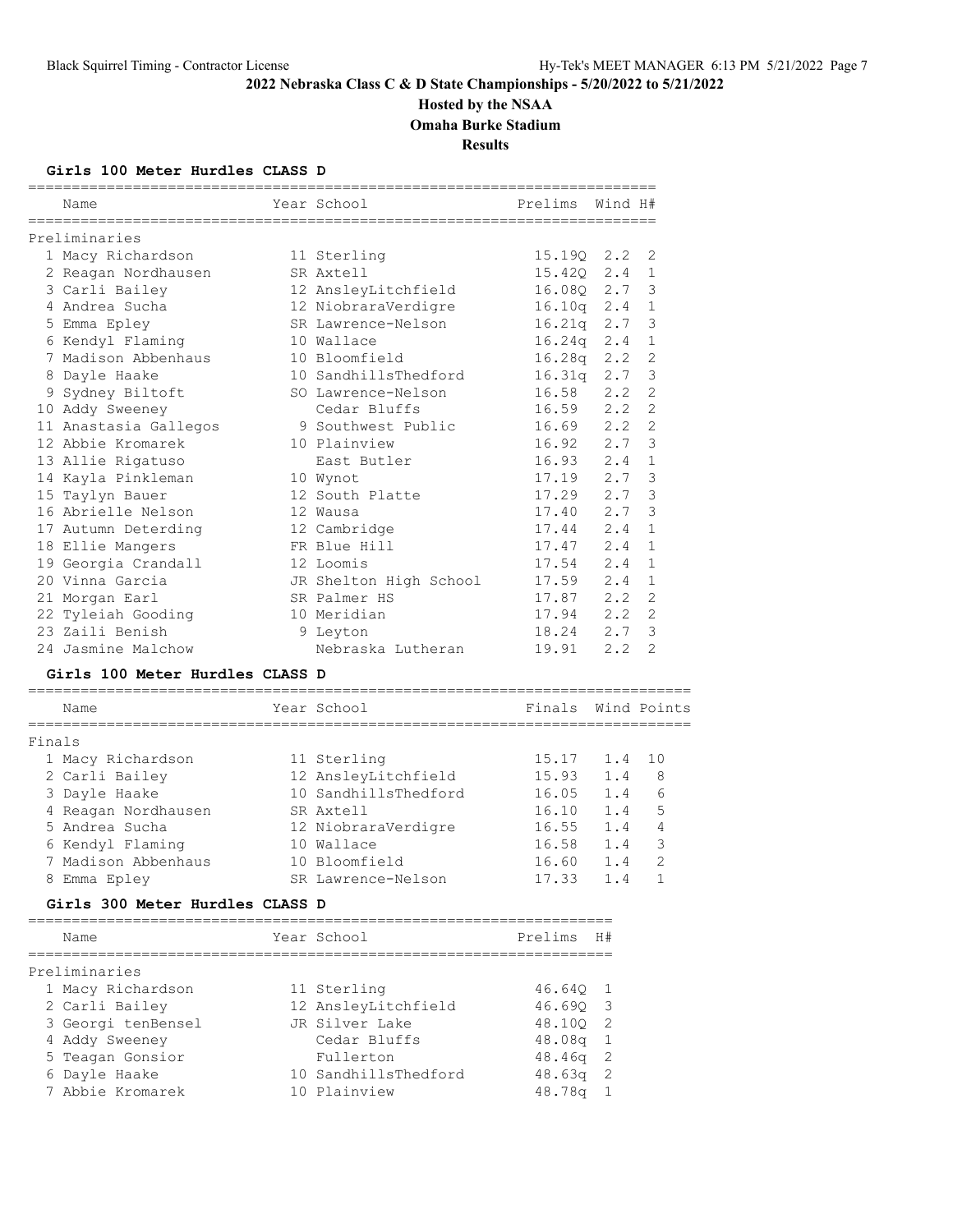# **Hosted by the NSAA**

**Omaha Burke Stadium**

**Results**

## **....Girls 300 Meter Hurdles CLASS D**

| 8 Abrielle Nelson    | 12 Wausa             | 49.08q | -1             |          |
|----------------------|----------------------|--------|----------------|----------|
| 9 Tenley Rasmussen   | 11 SandhillsThedford | 49.16  | 3              |          |
| 10 Rylee Legg        | SR Kenesaw           | 49.29  | 2              |          |
| 11 Kylah Voqel       | 11 Crawford          | 49.31  | 2              |          |
| 12 Madison Abbenhaus | 10 Bloomfield        | 49.34  | 3              |          |
| 13 Kendyl Flaming    | 10 Wallace           | 49.79  | 3              |          |
| 14 Teya Boyer        | 10 Plainview         | 49.81  | 3              |          |
| 15 Sydney Biltoft    | SO Lawrence-Nelson   | 50.59  | 3              |          |
| 16 Jalen Kent        | 10 Cambridge         | 50.81  | $\overline{2}$ |          |
| 17 Zaili Benish      | 9 Leyton             | 50.93  | $\mathbf{1}$   |          |
| 18 Stella Heapy      | 10 Medicine Valley   | 51.27  | 3              |          |
| 19 Karley Haake      | 09 SandhillsThedford | 51.56  | $\mathbf{1}$   |          |
| 20 Kailey Klein      | 12 Sioux County      | 51.85  |                | 2 51.841 |
| 21 Haley Klement     | East Butler          | 51.85  |                | 1 51.845 |
| 22 Halle Knapp       | FR Elm Creek         | 53.25  | $\mathfrak{D}$ |          |
| 23 Emma Eilers       | SR Palmer HS         | 55.06  | $\mathbf{1}$   |          |
| 24 Baylor Behrens    | 9 Dorchester         | 58.42  | 3              |          |

#### **Girls 300 Meter Hurdles CLASS D**

|        | Name               | Year School          | Finals Points |               |
|--------|--------------------|----------------------|---------------|---------------|
|        |                    |                      |               |               |
| Finals |                    |                      |               |               |
|        | 1 Carli Bailey     | 12 AnsleyLitchfield  | 47.20         | 1 O           |
|        | 2 Macy Richardson  | 11 Sterling          | 47.89         | 8             |
|        | 3 Georgi tenBensel | JR Silver Lake       | 49.66         | 6             |
|        | 4 Abrielle Nelson  | 12 Wausa             | 49.94         | .5            |
|        | 5 Teagan Gonsior   | Fullerton            | 50.48         | 4             |
|        | 6 Dayle Haake      | 10 SandhillsThedford | 50.73         | 3             |
|        | 7 Abbie Kromarek   | 10 Plainview         | 51.25         | $\mathcal{P}$ |
|        | 8 Addy Sweeney     | Cedar Bluffs         | 53.16         |               |

## **Girls 4x100 Meter Relay CLASS D**

| School                 |    | Finals                |               | H# Points       |
|------------------------|----|-----------------------|---------------|-----------------|
| 1 Osceola              |    | 51.24                 |               | 2 10            |
| 1) Janna Roberts       |    | 2) Savanna Boden      |               |                 |
| 3) Fayth Winkelman     |    | 4) Rori Wieseman      |               |                 |
| 2 SandhillsThedford    |    | 51.86                 | 2             | 8               |
| 1) Karley Haake 09     |    | 2) Dayle Haake 10     |               |                 |
| 3) Tenley Rasmussen 11 |    | 4) Anna Clark 09      |               |                 |
| 3 N Platte St Pats     |    | $52.17$ 2             |               | $6\overline{6}$ |
| 1) Elise O'Neill 12    |    | 2) Gabby Swift 09     |               |                 |
| 3) Mae Siegel 11       |    | 4) Hayley Miles 12    |               |                 |
| 4 Wynot                |    | 52.18                 | $\mathcal{L}$ | $-5$            |
| 1) Kinslee Heimes 10   |    | 2) Karley Heimes 12   |               |                 |
| 3) Myrah Sudbeck 10    |    | 4) Krystal Sudbeck 12 |               |                 |
| 5 Central Valley       |    | 52.48                 | $\mathcal{L}$ | 4               |
| 1) Kendra Cargill SO   |    | 2) Taya Engel JR      |               |                 |
| 3) Alexis Johnson SO   |    | 4) NeLeigh Poss SR    |               |                 |
| 6 Cambridge            |    | 52.70                 |               | $\mathcal{R}$   |
| 1) JoLie Farr 9        | 2) | Jalen Kent 10         |               |                 |
| 3) Breelle Miller 11   | 4) | Paige Sickels 12      |               |                 |
|                        |    |                       |               |                 |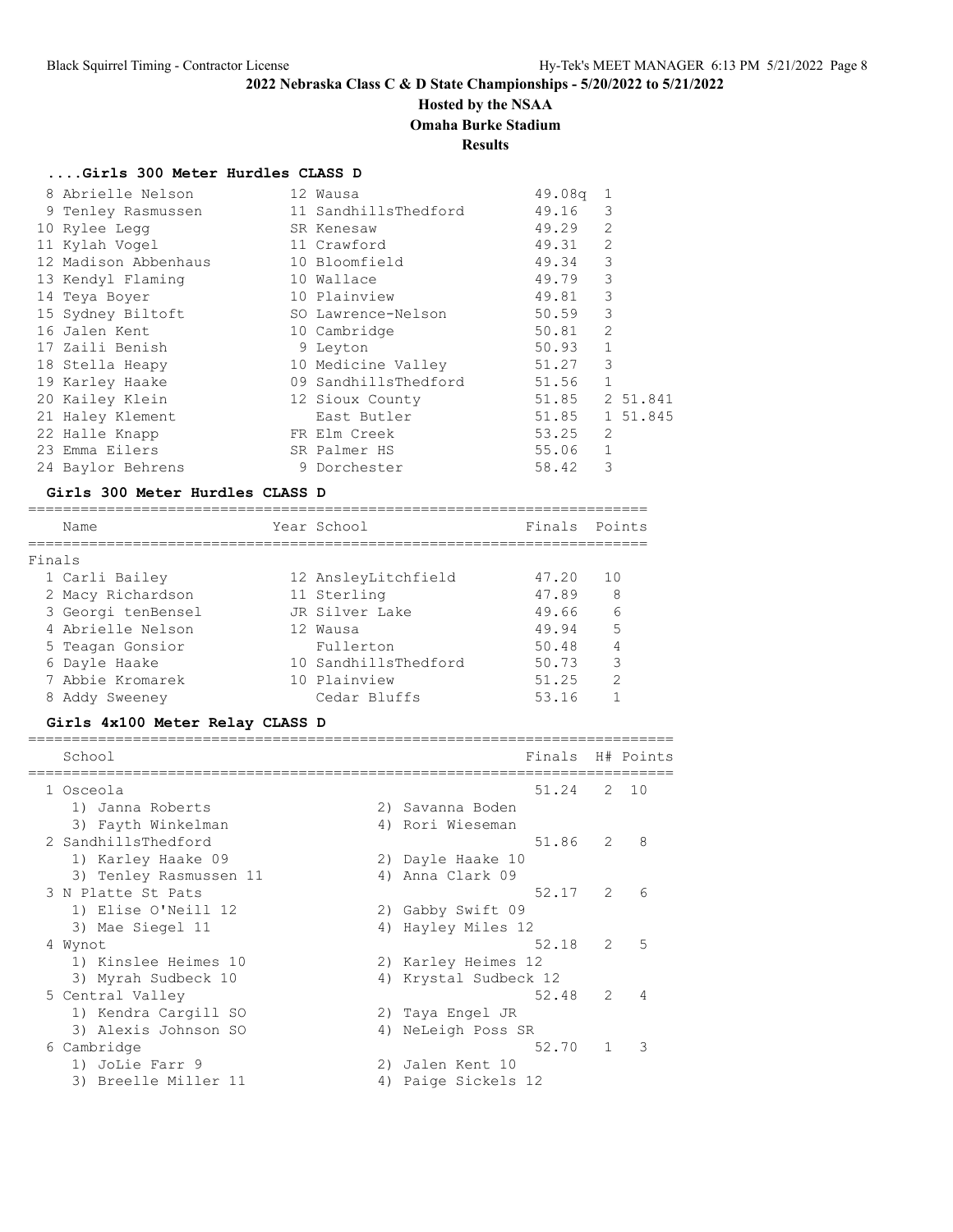#### **Hosted by the NSAA**

**Omaha Burke Stadium**

#### **Results**

**....Girls 4x100 Meter Relay CLASS D**

| 7 Pender                        |    | 52.79                  | $\overline{2}$ | 2 |
|---------------------------------|----|------------------------|----------------|---|
| 1) Kirsten Frey 11              |    | 2) Maya Dolliver 9     |                |   |
| 3) Olyvia Nelson 11             |    | 4) Avery Wegner 10     |                |   |
| 8 East Butler                   |    | 52.99                  | $\mathbf{1}$   | 1 |
| 1) Haley Klement                |    | 2) Allie Rigatuso      |                |   |
| 3) Meagan Janak                 |    | 4) Camryn Kocian       |                |   |
| 9 Burwell                       |    | 53.29                  | $\mathbf{1}$   |   |
| 1) Katie Hughes SO              |    | 2) Rylee Jarecke JR    |                |   |
| 3) Jymmie Jensen SR             |    | 4) Natalie Williams FR |                |   |
| 10 Humphrey-Lindsay Holy Family |    | 53.36                  | $\mathbf{1}$   |   |
| 1) Ali Brandl 10                |    | 2) Barbie Korth 10     |                |   |
| 3) Alexandria Renninger 9       |    | 4) Paige Beller 12     |                |   |
| 11 Arthur County                |    | 53.43                  | $\mathbf{1}$   |   |
| 1) Mary Worthing 11             |    | 2) Jacei Spangler 11   |                |   |
| 3) Audrey Wilson 10             |    | 4) Jaedin Johns 10     |                |   |
| 12 Leyton                       |    | 53.53                  | 1              |   |
| 1) Trinity Beutler 10           |    | 2) Shawnee Gamble 9    |                |   |
| 3) Zaili Benish 9               |    | 4) Claire Watchorn 10  |                |   |
| 13 Meridian                     |    | 53.65                  | $\mathfrak{D}$ |   |
| 1) Tyleiah Gooding 10           |    | 2) Saege Barnell 9     |                |   |
| 3) Braxtyn Rut 9                |    | 4) Kaylee Pribyl 11    |                |   |
| 14 Axtell                       |    | 54.52                  | 2              |   |
| 1) Angie Snell JR               |    | 2) Kassidy Wehrer SO   |                |   |
| 3) Hannah Lienemann             |    | 4) Kassidy Halversen   |                |   |
| 15 Plainview                    |    | 54.62                  | $\mathbf{1}$   |   |
| 1) Marque Albin 10              |    | 2) Abbie Kromarek 10   |                |   |
| 3) Madelynn Dougherty 10        | 4) | Teya Boyer 10          |                |   |
| -- NiobraraVerdigre             |    | DNF                    | 1              |   |
| 1) Bree Breithaupt 11           |    | 2) Billie Pritchett 10 |                |   |
| 3) Josilyn Miller 10            |    | 4) Summer Vesely 10    |                |   |

#### **Girls 4x400 Meter Relay CLASS D**

========================================================================== School **Finals H#** Points ========================================================================== 1 Overton 4:14.53 2 10 1) Violet Nelms 11 2) Adysen McCarter 10 3) Jolee Ryan 10 4) Maeli Meier 12 2:06.274 (2:06.274) 3:12.239 (1:05.965) 4:14.522 (1:02.284) 2 Wynot 4:15.30 2 8 1) Kinslee Heimes 10 2) Myrah Sudbeck 10 3) Krystal Sudbeck 12 1940 (4) Karley Heimes 12 2:08.885 (2:08.885) 3:12.300 (1:03.415) 4:15.296 (1:02.996) 3 Crawford 4:16.70 2 6 1) Dalli Anders 12 2) Kylah Vogel 11 3) Kyler Gortsema 10 4) Kiera Brennan 10 2:07.454 (2:07.454) 3:13.061 (1:05.608) 4:16.698 (1:03.637) 4 Maywood-Hayes Center 4:17.10 1 5 1) Ellie Broz 10 2) Ashlin Broz 11 3) Reagan Stengel 9 4) Kiley Hejtmanek 11 2:10.209 (2:10.209) 3:16.440 (1:06.231) 4:17.098 (1:00.658) 5 St. Marys 4:18.01 2 4 1) Kaylin Gaughenbaugh 10 2) Lorissa Reiman 10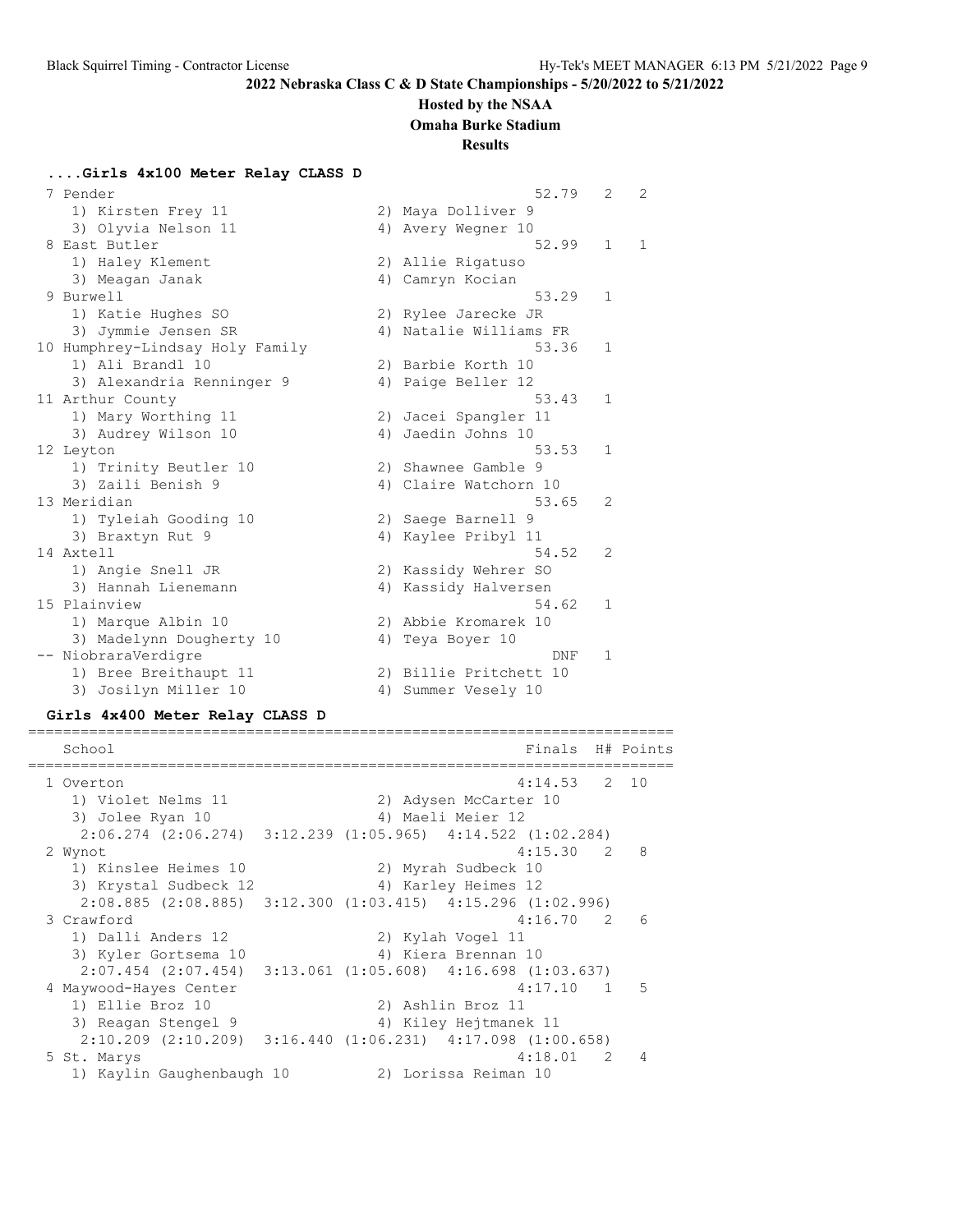#### **Hosted by the NSAA**

**Omaha Burke Stadium**

#### **Results**

#### **....Girls 4x400 Meter Relay CLASS D**

3) Alissa Brabec 10 4) Mya Hedstrom 10 2:09.914 (2:09.914) 3:14.479 (1:04.565) 4:18.002 (1:03.524) 6 Central Valley 1) NeLeigh Poss SR 2) Natalie Poss SO<br>2) Thus Engel IP 3 4) Alexis Johnson 1) Neuergii roos on<br>3) Taya Engel JR 4) Alexis Johnson SO 2:13.289 (2:13.289) 3:19.074 (1:05.786) 4:22.424 (1:03.350) 7 Fullerton 4:22.61 2 2 1) Teagan Gonsior 2) Kylee Dubas 3) Lainie Ziemba 4) Julianna Maxfield 2:11.375 (2:11.375) 3:17.491 (1:06.116) 4:22.606 (1:05.115) 8 SandhillsThedford 4:23.42 2 1 1) Brea Branic 12 2) Tenley Rasmussen 11 3) Charlsie Teahon 10  $\hskip1cm$  4) Dayle Haake 10 2:08.741 (2:08.741) 3:13.829 (1:05.088) 4:23.412 (1:09.584) 9 St Francis 4:25.15 1 1) Emma Baumgart 11 2) Jalyssa Hastreiter 12 3) Emma Classen 10 4) Hannah Baumgart 11 2:11.255 (2:11.255) 3:19.413 (1:08.158) 4:25.149 (1:05.737) 10 Leyton 4:25.89 2 1) Trinity Beutler 10 2) Zaili Benish 9 3) Axi Benish 11 (4) Shawnee Gamble 9 2:12.084 (2:12.084) 3:21.359 (1:09.275) 4:25.883 (1:04.525) 11 AnsleyLitchfield 4:26.90 2 1) Klarissa Dowdy 09 2) Peyton Henry 12 3) Kerri Ryan 09 4) Carli Bailey 12 2:15.944 (2:15.944) 3:26.557 (1:10.613) 4:26.900 (1:00.344) 12 Deshler 4:28.32 1 1) Tierra Schardt SO 2) Allie Vieselmeyer SO 3) Jacilyne Peterson FR 4) Lacey Schmidt SR 2:19.494 (2:19.494) 3:22.841 (1:03.348) 4:28.313 (1:05.472) 13 McCool Junction 4:28.40 1 1) McKenna Yates 2) Payton Gerken 3) Brooke Schulz (4) Jadon Hess 2:15.032 (2:15.032) 3:23.743 (1:08.711) 4:28.399 (1:04.656) 14 Wausa 4:29.57 1 1) Abrielle Nelson 12 2) Darla Nelson 12 3) Alexa Cunningham 11 4) Leah Bloomquist 12 2:16.349 (2:16.349) 3:23.831 (1:07.482) 4:29.569 (1:05.739) 15 Meridian 4:32.36 1 1) Kimberly Schropfer 12 2) Kailyn Paul 11 3) Alice Giussani 12 4) McKenzie Hofstetter 9 2:18.237 (2:18.237) 3:27.101 (1:08.865) 4:32.353 (1:05.252) -- Sioux County DQ 1 Cut Before Break 1) Skylar Edmund 12 2) Britney Klein 10 3) Rebecca Reece 10 4) Kailey Klein 12 2:14.040 (2:14.040) 3:27.769 (1:13.729) 4:36.649 (1:08.881) **Girls 4x800 Meter Relay CLASS D** ======================================================================= ALLEY 1 Bottom Lanes 1-8, Seeds 6-16 ALLEY 2 Top Lanes 5-8, Seeds 1-5 School **Finals** Points **Points** ======================================================================= 1 St Francis 10:02.93 10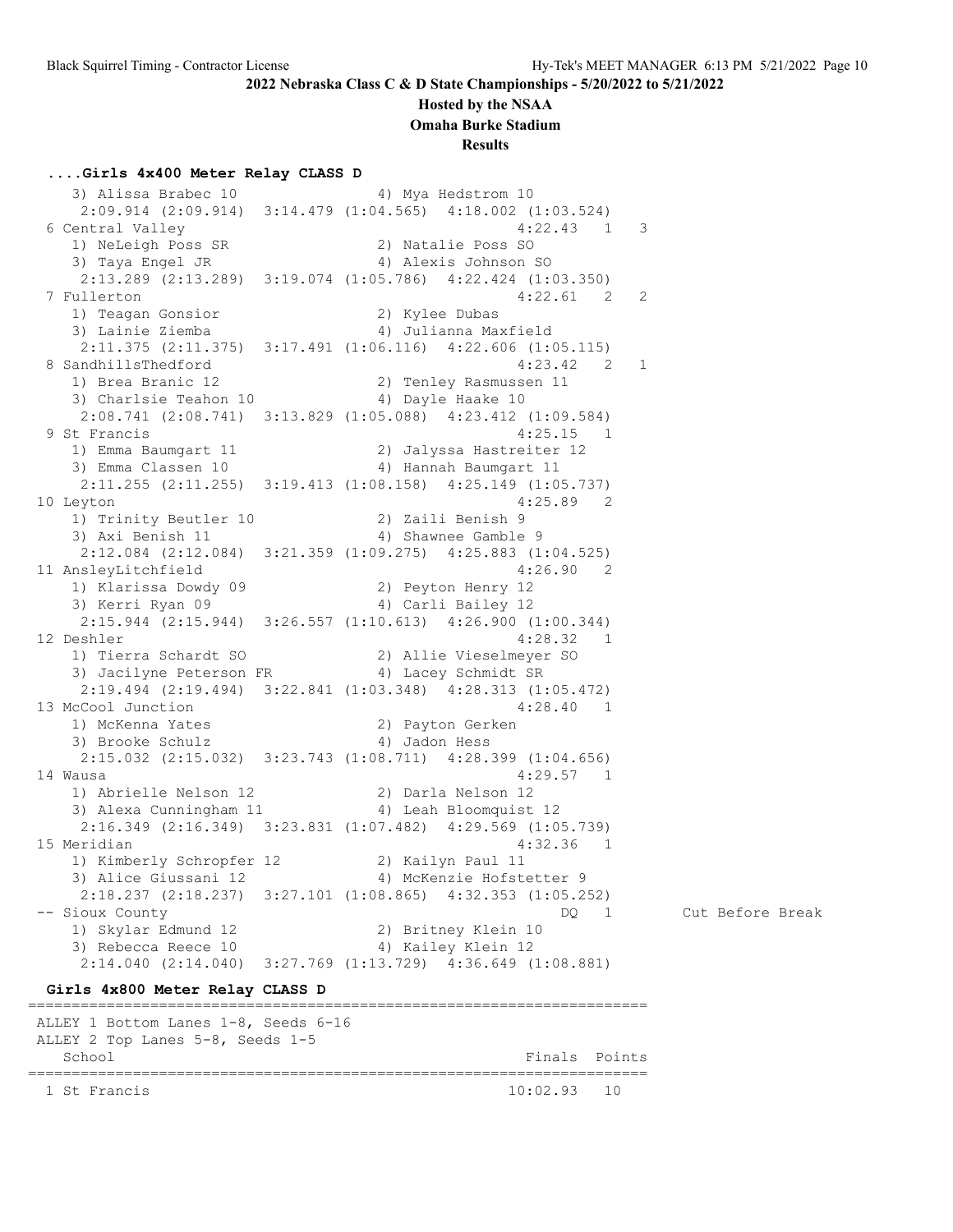#### **Hosted by the NSAA**

**Omaha Burke Stadium**

**Results**

#### **....Girls 4x800 Meter Relay CLASS D**

 1) Anna Stricklin 9 2) Emma Baumgart 11 3) Jalyssa Hastreiter 12 4) Hannah Baumgart 11 2:34.332 (2:34.332) 5:06.897 (2:32.565) 7:36.498 (2:29.601) 10:02.926 (2:26.428) 2 St. Marys 10:09.40 8 1) Alissa Brabec 10 2) Kaylin Gaughenbaugh 10 3) Lorissa Reiman 10  $\hskip1cm$  4) Mya Hedstrom 10 2:36.104 (2:36.104) 5:07.081 (2:30.977) 7:38.563 (2:31.482) 10:09.393 (2:30.830) 3 Maywood-Hayes Center<br>1) Ashlin Broz 11 1) Ashlin Broz 11 2) Ellie Broz 10 3) Kassidy Hatfield 9 1944 (4) Reagan Stengel 9 2:28.322 (2:28.322) 5:01.750 (2:33.428) 7:42.317 (2:40.567) 10:09.758 (2:27.441) 4 Cambridge 10:18.40 5 1) Rachel Harris 9 2) Brenna Deterding 10 3) Breelle Miller 11 (4) Jalen Kent 10 2:30.759 (2:30.759) 5:04.403 (2:33.644) 7:45.016 (2:40.613) 10:18.399 (2:33.383) 5 Axtell 10:22.30 4 1) Jesse Bertrand SR 2) Ellie Johnson SO 3) Aubrie Erickson SR 4) Trinity Houchin JR 2:24.626 (2:24.626) 5:02.938 (2:38.312) 7:43.494 (2:40.556) 10:22.294 (2:38.800) 6 Pawnee City 10:29.96 3 1) Madison Lytle 11 2) Logan Maloley 9 3) Larissa Tegtmeier 12  $\hskip1cm$  4) Emily Lytle 11 2:35.514 (2:35.514) 5:16.890 (2:41.376) 8:00.045 (2:43.155) 10:29.955 (2:29.910) 7 Mullen 10:30.13 2 1) Peyton Paxton 09 2) Medora DeNaeyer 09 3) Alli Loughran 12 4) Taylor Svoboda 12 2) 192206 10ACOR (2:34.040)<br>3) Alli Loughran 12 (2:34.040) 5:16.997 (2:42.957) 7:53.954 (2:36.957) 10:30.127 (2:36.173) 8 McCool Junction 10:36.54 1 1) Payton Gerken 2) McKenna Yates 3) Sara Weisheit (4) Jadon Hess 2:36.624 (2:36.624) 5:13.185 (2:36.561) 8:02.159 (2:48.974) 10:36.537 (2:34.378) 9 Wynot 10:44.25 1) Karley Heimes 12 2) Allison Wieseler 10 3) Annika Heimes 10  $\hskip1cm$  4) Eliza Lange 9 2:35.618 (2:35.618) 5:20.071 (2:44.453) 8:10.066 (2:49.995) 10:44.245 (2:34.179) 10 Crawford 10:46.38 1) Madison Swanson 12 2) Kylah Vogel 11 3) Paityn Homan 12 4) Kiera Brennan 10 2:53.269 (2:53.269) 5:28.249 (2:34.980) 8:13.925 (2:45.676) 10:46.371 (2:32.446) 11 Fullerton 10:48.19 1) Alyssa Reardon 2) Macy Shotkoski 3) Kylee Dubas 4) Julianna Maxfield 2:46.320 (2:46.320) 5:40.276 (2:53.956) 8:19.668 (2:39.392) 10:48.188 (2:28.520) 12 Falls City Sacred Heart 10:52.65 1) London Nachtigal 11 2) Jentry Lechtenberg 9 3) Jessica Wertenberger 11 <a>> 4) Ella Simon 12 2:42.640 (2:42.640) 5:22.026 (2:39.386) 8:13.661 (2:51.635) 10:52.641 (2:38.980) 13 Meridian 10:54.40 1) Kimberly Schropfer 12 2) Emma Slopsema 10 3) Alice Giussani 12 4) Evelyn Woitalewicz 10 2:43.884 (2:43.884) 5:29.893 (2:46.009) 8:11.204 (2:41.311) 10:54.392 (2:43.188) 14 Wallace 10:55.20 1) Ashley Robertson 9 2) Ryleigh Hanson 9 3) Reagan Pelster 10  $\hskip1cm$  4) Mariah Gardner 12 2:42.891 (2:42.891) 5:26.891 (2:44.000) 8:12.899 (2:46.008) 10:55.198 (2:42.299)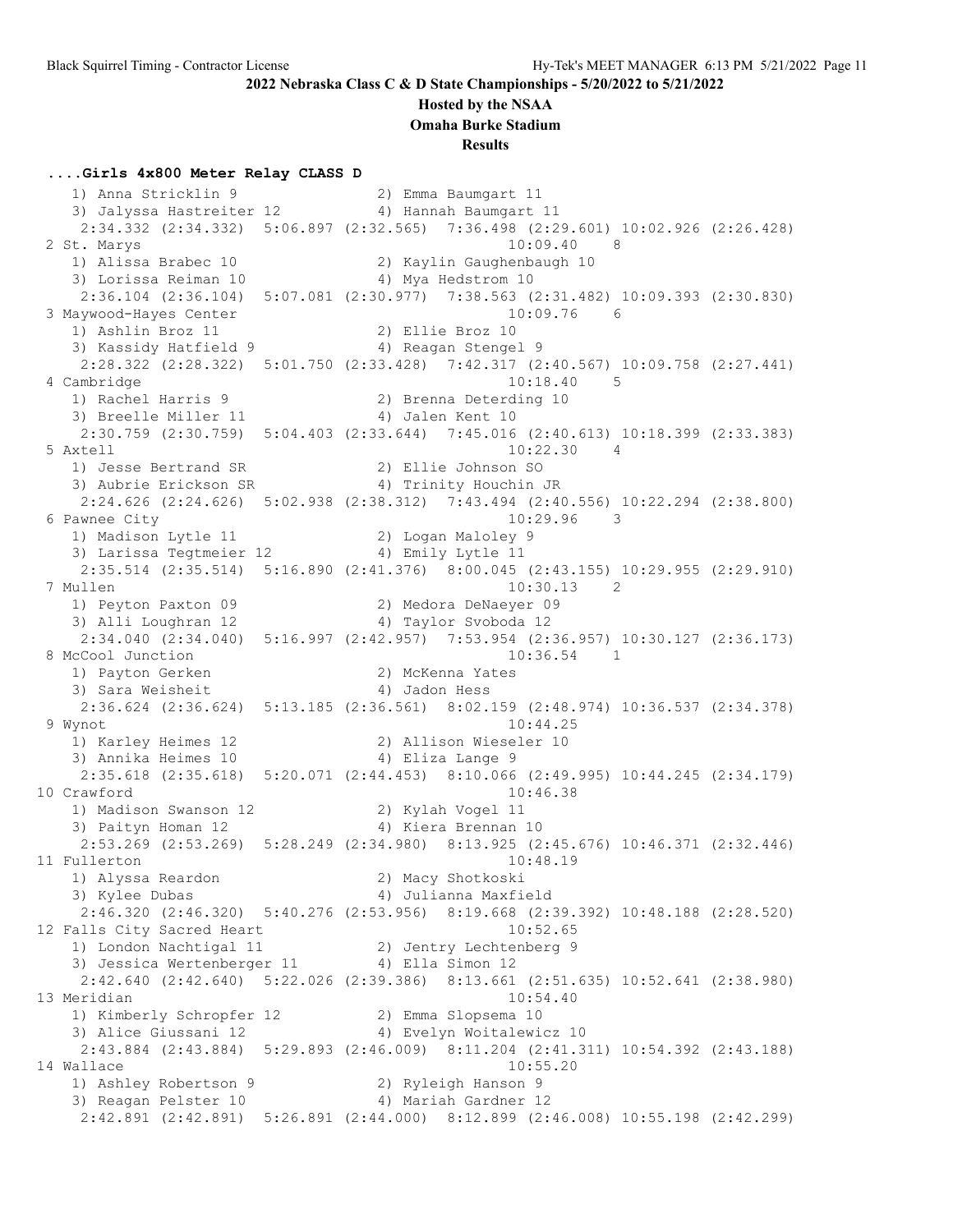## **Hosted by the NSAA**

**Omaha Burke Stadium**

**Results**

#### **....Girls 4x800 Meter Relay CLASS D**

 15 Burwell 10:58.73 1) Kaitlyn Simpson FR 2) Jessi Jeffres SO 3) Jessica Dawe FR 4) Jymmie Jensen SR 2:45.167 (2:45.167) 5:36.553 (2:51.386) 8:18.461 (2:41.908) 10:58.721 (2:40.260) 16 SandhillsThedford 11:07.06 1) Martina Falcomer 10 2) Charlsie Teahon 10 3) LaTajanae Robinson 10  $\hskip1cm 4)$  Taylor Weber 11 2:39.307 (2:39.307) 5:23.776 (2:44.469) 8:21.240 (2:57.464) 11:07.058 (2:45.818)

#### **Girls High Jump CLASS D**

| Name                                                                                        |  | Year School                   |              | Finals Points |
|---------------------------------------------------------------------------------------------|--|-------------------------------|--------------|---------------|
| 1 Andrea Sucha<br>4-07 4-09 4-11 5-01 5-03 5-04 5-05                                        |  | 12 NiobraraVerdigre 5-04.00   |              | 10            |
| 0 0 0 0 XO 0 XXX<br>2 Paige Klumpe<br>$4-07$ $4-09$ $4-11$ $5-01$ $5-03$<br>PPP O XO XO XXX |  | 12 Cambridge                  | $5 - 01.00$  | 8             |
| 3 McKenna Yates<br>$4-07$ $4-09$ $4-11$ $5-01$<br>O O XXX<br>$\circ$                        |  | McCool Junction 4-11.00       |              | 6             |
| 4 Zeigh Booe<br>$4-07$ $4-09$ $4-11$ $5-01$<br>O XO O XXX                                   |  | 9 Loomis                      | $J4 - 11.00$ | 5             |
| 5 Brea Branic<br>$4-07$ $4-09$ $4-11$ $5-01$<br>O O XO XXX                                  |  | 12 SandhillsThedford J4-11.00 |              | 3             |
| 5 Joslynn Donahey<br>$4-07$ $4-09$ $4-11$ $5-01$<br>O XO XXX<br>$\bigcirc$                  |  | JR Palmer HS                  | $J4 - 11.00$ | 3             |
| 5 Kierra Ostrom<br>$4-07$ $4-09$ $4-11$ $5-01$<br>O O XO XXX                                |  | SR Burwell                    | $J4 - 11.00$ | 3             |
| 8 Reagan Nordhausen<br>$4-07$ $4-09$ $4-11$ $5-01$<br>O XXO XXO XXX                         |  | SR Axtell                     | $J4 - 11.00$ | $\mathbf{1}$  |
| 9 Kailey Klein<br>$4 - 07$ $4 - 09$ $4 - 11$<br>O XXX<br>$\circ$                            |  | 12 Sioux County               | $4 - 09.00$  |               |
| 9 Kimberly Schropfer<br>$4-07$ $4-09$ $4-11$<br>$O$ $O$ XXX                                 |  | 12 Meridian                   | $4 - 09.00$  |               |
| 9 Kylee Wessel<br>$4 - 07$ $4 - 09$ $4 - 11$<br>O XXX<br>$\Omega$                           |  | 11 St Francis                 | $4 - 09.00$  |               |
| 12 Erin Johnson<br>$4 - 07$ $4 - 09$ $4 - 11$<br>O XO XXX                                   |  | 9 Cambridge                   | $J4 - 09.00$ |               |
| 12 Stella Heapy<br>$4-07$ $4-09$ $4-11$<br>$\Omega$<br>XO<br><b>XXX</b>                     |  | 10 Medicine Valley J4-09.00   |              |               |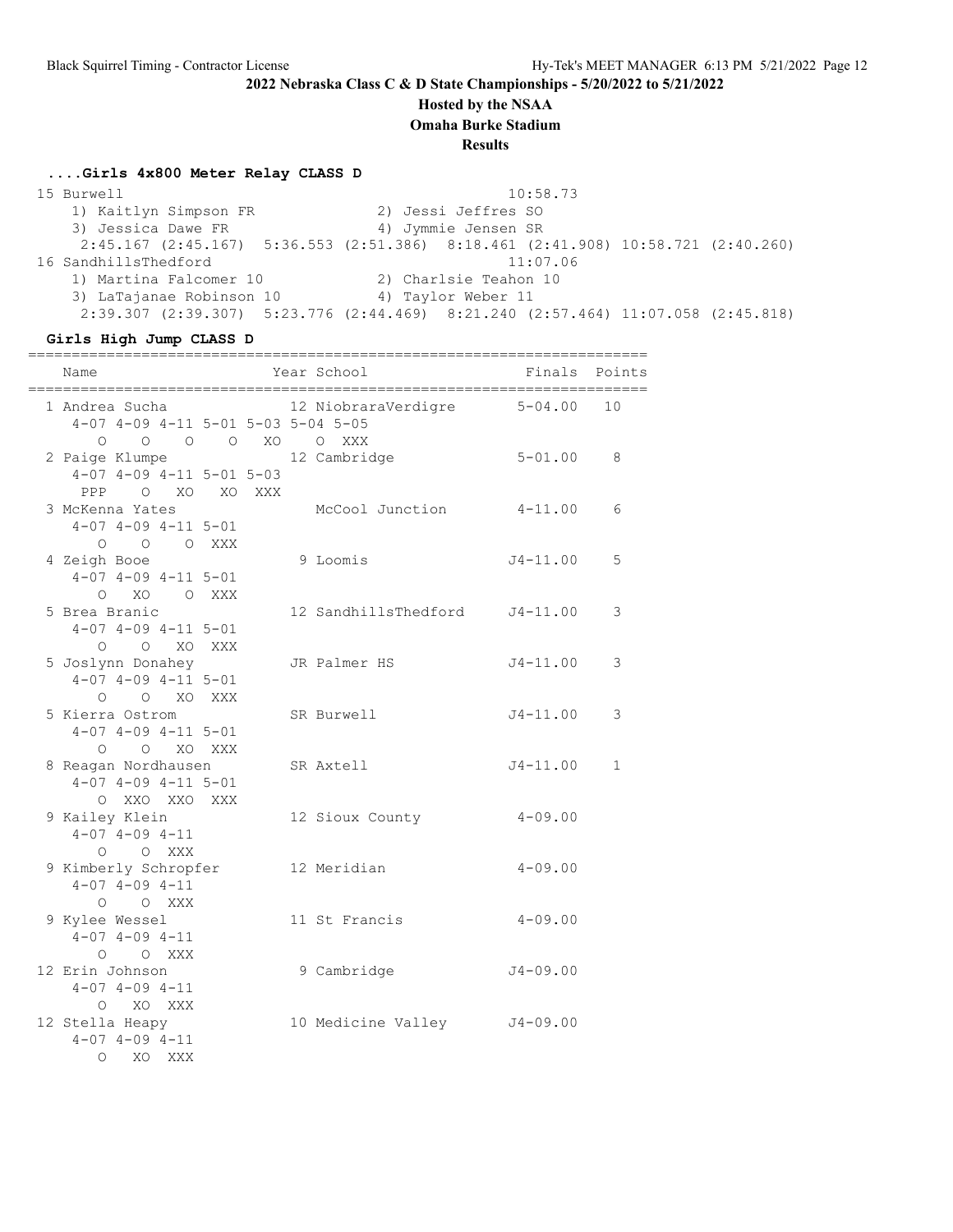## **Hosted by the NSAA**

**Omaha Burke Stadium**

#### **Results**

|  |  |  |  | Girls High Jump CLASS D |  |
|--|--|--|--|-------------------------|--|
|  |  |  |  |                         |  |

| 12 Sydney Estill<br>$4 - 07$ $4 - 09$ $4 - 11$                    | 11 Stuart                     | $J4 - 09.00$ |
|-------------------------------------------------------------------|-------------------------------|--------------|
| O XO XXX<br>15 Paige Beller<br>$4 - 07$ $4 - 09$ $4 - 11$         | 12 Humphrey-Lin               | $J4 - 09.00$ |
| XO<br>XO XXX<br>16 Jayden Shoemaker<br>$4 - 07$ $4 - 09$ $4 - 11$ | 11 Potter-Dix Public J4-09.00 |              |
| O XXO XXX<br>17 Haley Klement<br>$4 - 07$ $4 - 09$ $4 - 11$       | East Butler                   | $J4 - 09.00$ |
| XO XXO XXX<br>18 Bailey Beal<br>$4 - 07$ $4 - 09$ $4 - 11$        | 11 Randolph Public            | $J4 - 09.00$ |
| XXO XXO XXX<br>19 Jaime Wysocki<br>$4 - 07$ $4 - 09$              | JR Elba                       | $4 - 07.00$  |
| O XXX<br>19 Nikia Williams<br>$4 - 07$ $4 - 09$                   | SR Burwell                    | $4 - 07.00$  |
| O XXX<br>19 Madison Fender<br>$4 - 07$ $4 - 09$                   | 10 Pawnee City                | $4 - 07.00$  |
| O XXX<br>19 Sierra de Koning<br>$4 - 07$ $4 - 09$                 | 12 Pawnee City                | $4 - 07.00$  |
| O XXX<br>19 Kirsten Brandt<br>$4 - 07$ $4 - 09$                   | 11 N Platte St Pats           | $4 - 07.00$  |
| O XXX<br>19 Mariah Sliva<br>$4 - 07$ $4 - 09$                     | Bds                           | $4 - 07.00$  |
| $\Omega$<br>XXX                                                   |                               |              |

### **Girls Pole Vault CLASS D**

| Name                            |            |            |            |                                                         | Year School                                                 |    |                    | Finals       | Points |
|---------------------------------|------------|------------|------------|---------------------------------------------------------|-------------------------------------------------------------|----|--------------------|--------------|--------|
| 1 Kaylee Pribyl                 |            |            |            |                                                         | 11 Meridian                                                 |    |                    | $11 - 00.00$ | 10     |
|                                 |            |            |            |                                                         | $8-00$ $8-06$ $9-00$ $9-06$ $10-00$ $10-06$ $11-00$ $11-02$ |    |                    |              |        |
|                                 | PPP PPP    | PPP        | $\circ$    | $\Omega$                                                | $\Omega$                                                    | XO | XXX                |              |        |
| 2 Jesse Bertrand SR Axtell      |            |            |            |                                                         |                                                             |    |                    | $10 - 00.00$ | 8      |
|                                 |            |            |            | $8-00$ $8-06$ $9-00$ $9-06$ $10-00$ $10-06$             |                                                             |    |                    |              |        |
| $\bigcirc$                      | $\bigcirc$ | $\bigcirc$ | $\circ$    | $\Omega$                                                | XXX                                                         |    |                    |              |        |
| 3 Ambie Custard                 |            |            |            |                                                         |                                                             |    | 9 Southwest Public | J10-00.00    | 5.50   |
|                                 |            |            |            | $8-00$ $8-06$ $9-00$ $9-06$ $10-00$ $10-06$             |                                                             |    |                    |              |        |
| $\Omega$                        |            | O XO       | $\circ$    | XXO                                                     | XXX X                                                       |    |                    |              |        |
| 3 Janna Roberts                 |            |            |            |                                                         | Osceola                                                     |    |                    | $J10-00.00$  | 5.50   |
|                                 |            |            |            | $8-00$ $8-06$ $9-00$ $9-06$ $10-00$ $10-06$             |                                                             |    |                    |              |        |
| PPP                             | XO.        | $\Omega$   | $\bigcirc$ | XXO                                                     | XXX                                                         |    |                    |              |        |
| 5 Autumn Deterding 12 Cambridge |            |            |            |                                                         |                                                             |    |                    | $J10-00.00$  | 4      |
|                                 |            |            |            | $8 - 00$ $8 - 06$ $9 - 00$ $9 - 06$ $10 - 00$ $10 - 06$ |                                                             |    |                    |              |        |
| XO                              | $\circ$    | Ω          | XO         | XXO                                                     | XXX                                                         |    |                    |              |        |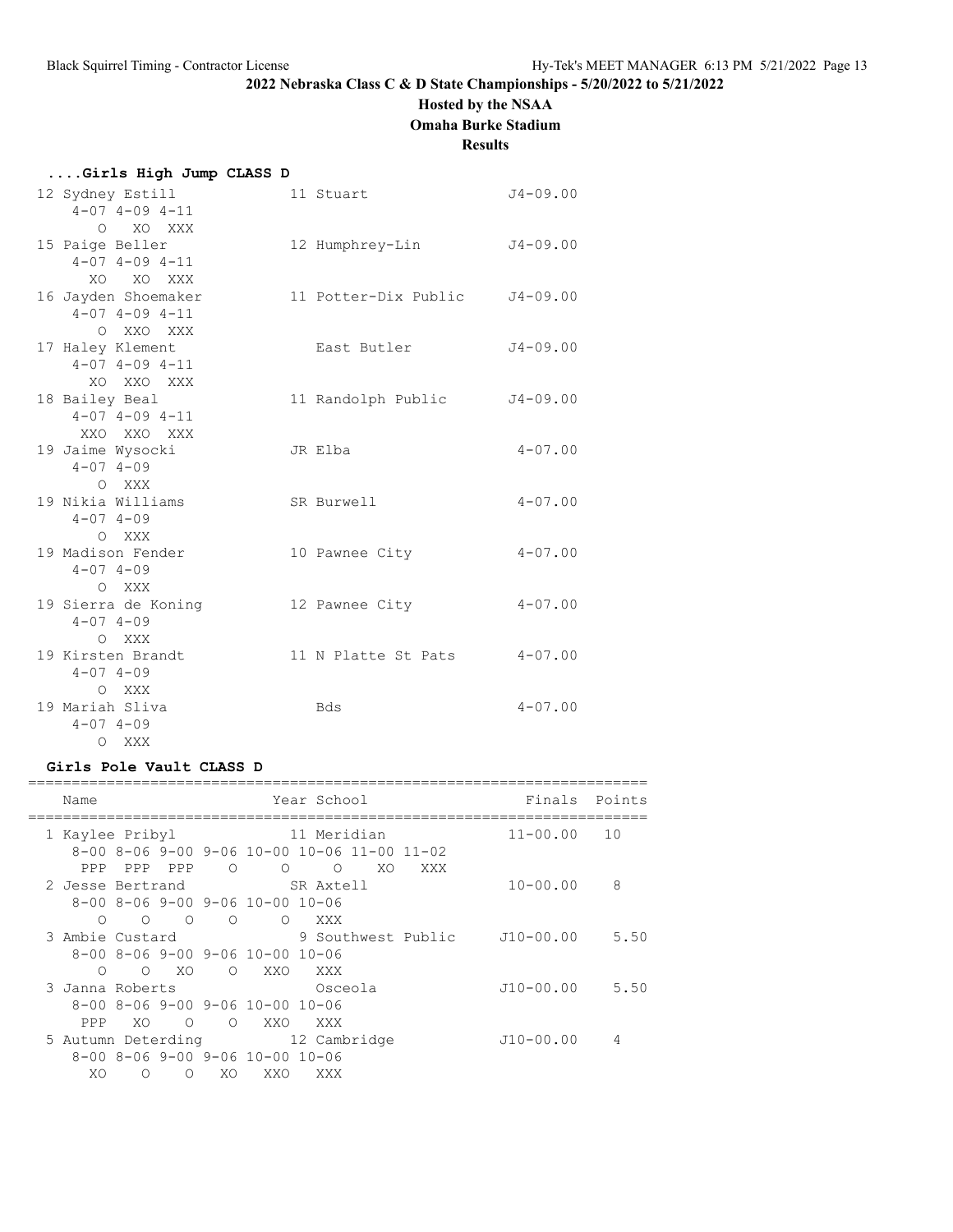## **Hosted by the NSAA**

**Omaha Burke Stadium**

### **Results**

| Girls Pole Vault CLASS D |                                               |  |  |                               |               |                |  |  |  |  |
|--------------------------|-----------------------------------------------|--|--|-------------------------------|---------------|----------------|--|--|--|--|
|                          | 6 Blair Brennan                               |  |  | 10 Overton                    | $9 - 06.00$ 3 |                |  |  |  |  |
|                          | $8-00$ $8-06$ $9-00$ $9-06$ $10-00$           |  |  |                               |               |                |  |  |  |  |
|                          | PPP O XO O XXX                                |  |  |                               |               |                |  |  |  |  |
|                          | 7 Jozie Kanode                                |  |  | 11 Exeter-Milligan J9-06.00   |               | $\overline{c}$ |  |  |  |  |
|                          | $8-00$ $8-06$ $9-00$ $9-06$ $10-00$           |  |  |                               |               |                |  |  |  |  |
|                          | O O O XO XXX                                  |  |  |                               |               |                |  |  |  |  |
|                          | 8 Anna Vodicka                                |  |  | McCool Junction J9-06.00      |               | $\mathbf{1}$   |  |  |  |  |
|                          | $8 - 00$ $8 - 06$ $9 - 00$ $9 - 06$ $10 - 00$ |  |  |                               |               |                |  |  |  |  |
|                          | XO XO XO XO XXX                               |  |  |                               |               |                |  |  |  |  |
|                          | 9 Taya Engel                                  |  |  | JR Central Valley             | $9 - 00.00$   |                |  |  |  |  |
|                          | $8 - 00$ $8 - 06$ $9 - 00$ $9 - 06$           |  |  |                               |               |                |  |  |  |  |
|                          | O O O XXX                                     |  |  |                               |               |                |  |  |  |  |
|                          | 9 Trinity Houchin                             |  |  | JR Axtell                     | $9 - 00.00$   |                |  |  |  |  |
|                          | $8 - 00$ $8 - 06$ $9 - 00$ $9 - 06$           |  |  |                               |               |                |  |  |  |  |
|                          | O O O XXX                                     |  |  |                               |               |                |  |  |  |  |
|                          | 11 Shelby Gilsdorf                            |  |  | 12 St Francis                 | $J9 - 00.00$  |                |  |  |  |  |
|                          | $8 - 00$ $8 - 06$ $9 - 00$ $9 - 06$           |  |  |                               |               |                |  |  |  |  |
|                          | O O XO XXX                                    |  |  |                               |               |                |  |  |  |  |
|                          | 12 Tracy Wiles                                |  |  | SO Giltner                    | $8 - 06.00$   |                |  |  |  |  |
|                          | $8 - 00$ $8 - 06$ $9 - 00$                    |  |  |                               |               |                |  |  |  |  |
|                          | O O XXX                                       |  |  |                               |               |                |  |  |  |  |
|                          | 12 Mariah Sliva                               |  |  | Bds                           | $8 - 06.00$   |                |  |  |  |  |
|                          | $8 - 00$ $8 - 06$ $9 - 00$                    |  |  |                               |               |                |  |  |  |  |
|                          | O O XXX                                       |  |  |                               |               |                |  |  |  |  |
|                          | 14 Emma Winkelbauer                           |  |  | 11 St. Marys                  | $J8 - 06.00$  |                |  |  |  |  |
|                          | $8 - 00$ $8 - 06$ $9 - 00$                    |  |  |                               |               |                |  |  |  |  |
|                          | O XO XXX                                      |  |  |                               |               |                |  |  |  |  |
|                          | 15 Lily Tabor                                 |  |  | 11 Potter-Dix Public J8-06.00 |               |                |  |  |  |  |
|                          | $8 - 00$ $8 - 06$ $9 - 00$                    |  |  |                               |               |                |  |  |  |  |
|                          | XXO XXO XXX                                   |  |  |                               |               |                |  |  |  |  |
|                          | 16 Ella Luther                                |  |  | 11 Overton                    | $8 - 00.00$   |                |  |  |  |  |
|                          | $8 - 008 - 06$                                |  |  |                               |               |                |  |  |  |  |
|                          | O XXX                                         |  |  |                               |               |                |  |  |  |  |
|                          | 17 Maycee Zimmerer                            |  |  | 12 Creighton                  | J8-00.00      |                |  |  |  |  |
|                          | $8 - 008 - 06$                                |  |  |                               |               |                |  |  |  |  |
|                          | XO XXX                                        |  |  |                               |               |                |  |  |  |  |
|                          |                                               |  |  |                               | NH            |                |  |  |  |  |
|                          | $8 - 00$                                      |  |  |                               |               |                |  |  |  |  |
|                          | XXX                                           |  |  |                               |               |                |  |  |  |  |
|                          | Marry rita Wegener                            |  |  | 12 St Francis                 | ΝH            |                |  |  |  |  |
|                          | $8 - 00$<br>XXX                               |  |  |                               |               |                |  |  |  |  |
|                          |                                               |  |  |                               |               |                |  |  |  |  |
|                          | -- Baylee Horner<br>$8 - 00$                  |  |  | 12 Loomis                     | ΝH            |                |  |  |  |  |
|                          | XXX                                           |  |  |                               |               |                |  |  |  |  |
|                          | Alexis Mauler                                 |  |  | 11 Twin Loup                  | DNF           |                |  |  |  |  |
|                          | $8 - 00$                                      |  |  |                               |               |                |  |  |  |  |
|                          | ${\tt DNS}$                                   |  |  |                               |               |                |  |  |  |  |
|                          |                                               |  |  |                               |               |                |  |  |  |  |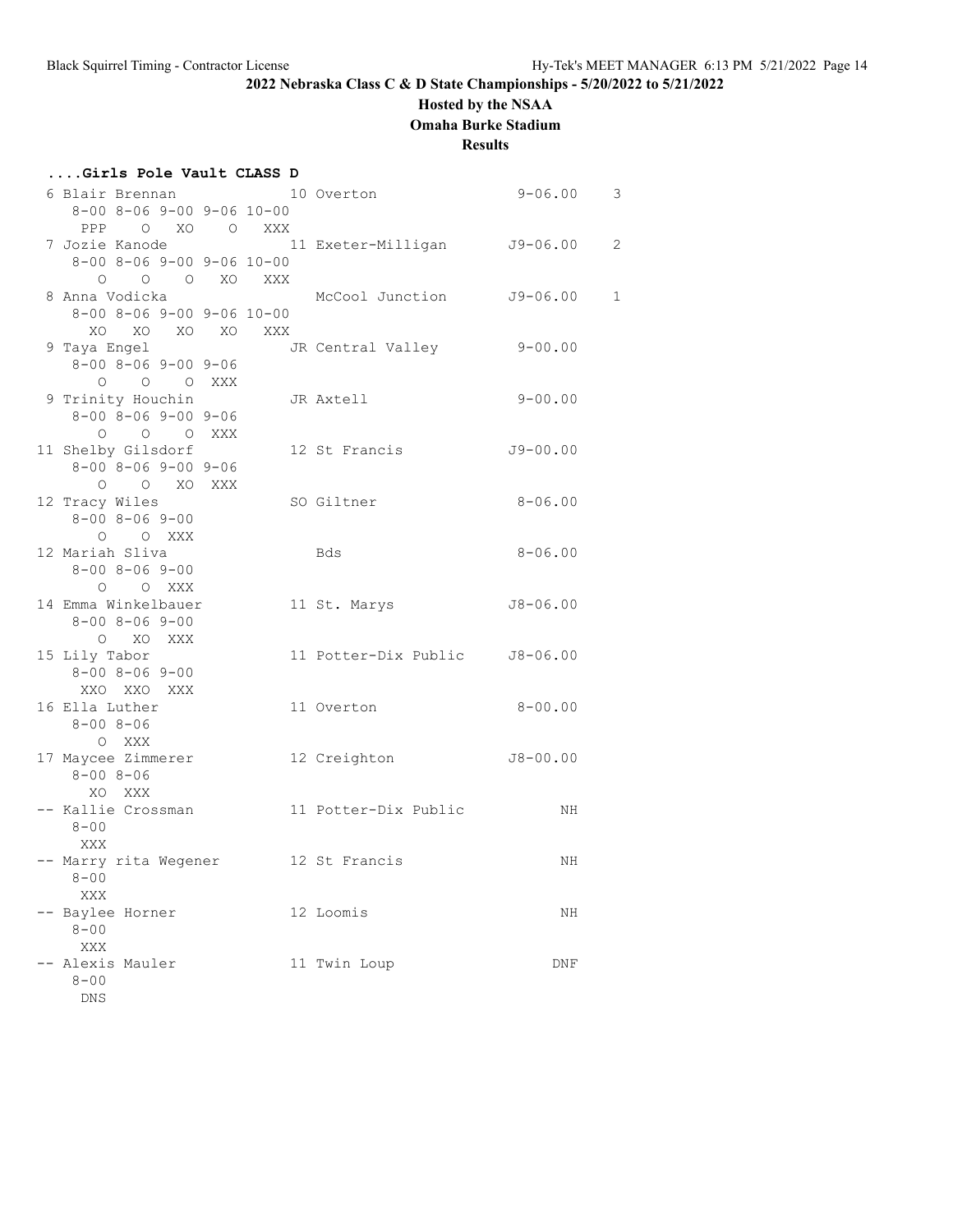## **Hosted by the NSAA**

**Omaha Burke Stadium**

**Results**

## **Girls Long Jump CLASS D**

| TOP 9 ADVANCE TO FINALS                                                                                                                |                    |                    |               |              |
|----------------------------------------------------------------------------------------------------------------------------------------|--------------------|--------------------|---------------|--------------|
|                                                                                                                                        |                    |                    |               |              |
|                                                                                                                                        |                    |                    |               |              |
| 1 Teagan Gonsior Fullerton 17-08.00 4.8 3 10                                                                                           |                    |                    |               |              |
| $17-00.75(3.5)$ $17-08(4.8)$ $17-05.50(2.9)$ $16-02.50(2.3)$ $17-00.50(2.6)$ PASS                                                      |                    |                    |               |              |
| 2 Cassidy Gallagher SR Kenesaw 17-00.25 2.2 2 8<br>FOUL 17-00.25 (2.2) 16-04 (2.9) FOUL 15-08.50 (1.6) FOUL                            |                    |                    |               |              |
|                                                                                                                                        |                    |                    |               |              |
| 3 Macy Richardson 11 Sterling 16-10.50 4.0 3 6                                                                                         |                    |                    |               |              |
| $16-07(3.0)$ $16-06.50(3.2)$ $16-07(2.3)$ $16-04.50(1.9)$ $16-04.75(3.6)$ $16-10.50(4.0)$                                              |                    |                    |               |              |
| 4 Hayley Miles 12 N Platte St Pats 16-09.00 3.5 3 5                                                                                    |                    |                    |               |              |
| 16-01(1.7) $16-09(3.5)$ $16-01.25(2.2)$ $15-00.50(1.7)$ FOUL $16-06.75(2.8)$                                                           |                    |                    |               |              |
| 5 Kaylee Pribyl 11 Meridian 16-06.25 3.6 3 4<br>16-03(2.2) 16-05.75(2.4) 16-06.25(3.6) 15-06.75(3.2) FOUL 16-05.25(1.7)                |                    |                    |               |              |
|                                                                                                                                        |                    |                    |               |              |
| 6 Mae Siegel 11 N Platte St Pats 16-05.25 2.2 2 3                                                                                      |                    |                    |               |              |
| FOUL $16-05.25(2.2) 15-05(1.9) 14-11.50(1.8) 14-10.25(2.3) 15-08(3.4)$                                                                 |                    |                    |               |              |
| 7 Mya Hedstrom 10 St. Marys 16-05.00 5.9 3 2                                                                                           |                    |                    |               |              |
| 15-04(3.6) 15-06.75(3.7) 16-05(5.9) 16-00.50(3.1) FOUL FOUL                                                                            |                    |                    |               |              |
| 8 Addy Sweeney Cedar Bluffs 16-01.75 3.7 3 1                                                                                           |                    |                    |               |              |
| $15-05.50(3.4)$ $15-10.25(3.0)$ $16-01.75(3.7)$ $14-09.75(1.7)$ $15-00.25(2.4)$ FOUL                                                   |                    |                    |               |              |
|                                                                                                                                        |                    |                    |               |              |
| FOUL $16-01(2.1) 15-10.25(3.3) 15-06.75(3.1) 16-00.25(3.0) 15-07.25(2.1)$                                                              |                    |                    |               |              |
| 10 Emma Epley SR Lawrence-Nelson 16-00.50 2.8 2                                                                                        |                    |                    |               |              |
| $15-04.50(1.2)$ $15-02.25(2.0)$ $16-00.50(2.8)$                                                                                        |                    |                    |               |              |
| 11 London Nachtigal 11 FC Sacred Heart 15-08.75 2.4 1                                                                                  |                    |                    |               |              |
| $14-10.25(3.0)$ $15-03.50(2.5)$ $15-08.75(2.4)$                                                                                        |                    |                    |               |              |
| 12 Kiki Nyanok JR Heartland Lutheran 15-08.50                                                                                          |                    |                    | 3.0           | 3            |
| $15-08.50(3.0)$ FOUL $14-05.25(2.7)$                                                                                                   |                    |                    |               |              |
| 12 Krystal Sudbeck 12 Wynot                                                                                                            |                    | $15 - 08.50$       | 1.5           | 2            |
| $15-02.25(1.9)$ $15-08.50(1.5)$ $14-07.50(3.3)$                                                                                        |                    |                    |               |              |
| 14 Trista Detmer<br>14-10.25(2.7) 15-00.75(2.1) 15-06.25(2.7)<br>16-06.25(2.7)                                                         |                    |                    |               |              |
| $14-10.25(2.7)$ $15-00.75(2.1)$ $15-06.25(2.7)$<br>11 10.2012.7, 10 00.7012.11, 10 00.2012.7,<br>I5 Ashley Bauer FR Elm Creek 15-05.50 |                    |                    |               |              |
|                                                                                                                                        |                    |                    | 2.6           | $\mathbf{1}$ |
| FOUL $15-05.50(2.6) 14-09.25(2.1)$                                                                                                     |                    |                    |               |              |
| 16 Caylin Barnett 11 Southwest Public 15-04.00                                                                                         |                    |                    | 2.4           | 2            |
| $15-02.25(2.1)$ $15-04(2.4)$ $15-02.50(3.8)$                                                                                           |                    |                    |               |              |
| 17 Elsa Jorgensen SR Lawrence-Nelson 14-11.50                                                                                          |                    |                    | 1.0           | 2            |
| $14-11.50(1.0)$ $14-08(2.6)$ $14-11(2.4)$                                                                                              |                    |                    |               |              |
| 18 Alexa Cunningham 11 Wausa                                                                                                           |                    | $14 - 11.25$ 3.7 3 |               |              |
| 14-10.25(2.1) $14-11.25(3.7)$ $14-01.25(1.2)$<br>Frace Gansebom 12 Osmond                                                              |                    |                    |               |              |
| 19 Grace Gansebom 12 Osmond                                                                                                            |                    | $14 - 10.00$       | 3.3           | $\mathbf{1}$ |
| $14-08(2.0)$ $14-01(2.5)$ $14-10(3.3)$                                                                                                 |                    |                    |               |              |
| 20 Bailey Beal                                                                                                                         | 11 Randolph Public | $14 - 09.75$       | $2.5 \quad 2$ |              |
| $14-07.25(2.0)$ $14-09.75(2.5)$ $14-01.50(3.2)$                                                                                        |                    |                    |               |              |
| 21 Skylar Edmund                                                                                                                       | 12 Sioux County    | $14 - 07.25$       | 2.9           | 1            |
| $14-07.25(2.9)$ $14-03.75(4.0)$ $14-03(3.5)$                                                                                           |                    |                    |               |              |
| 22 Lizzie Gartner                                                                                                                      | 09 Cwc             | $14 - 06.25$       | 3.1           | 1            |
| $14-02.50(2.6)$ $14-04(3.3)$ $14-06.25(3.1)$                                                                                           |                    |                    |               |              |
| 23 Autumn Deterding                                                                                                                    | 12 Cambridge       | $14 - 05.25$       | 3.2           | 1            |
| 14-03.75(3.3) 14-05.25(3.2) FOUL                                                                                                       |                    |                    |               |              |
| 24 Kamry Kramer                                                                                                                        | 12 Garden County   | $13 - 04.75$       | $2.9$ 1       |              |
| FOUL<br>13-04.75(2.9) FOUL                                                                                                             |                    |                    |               |              |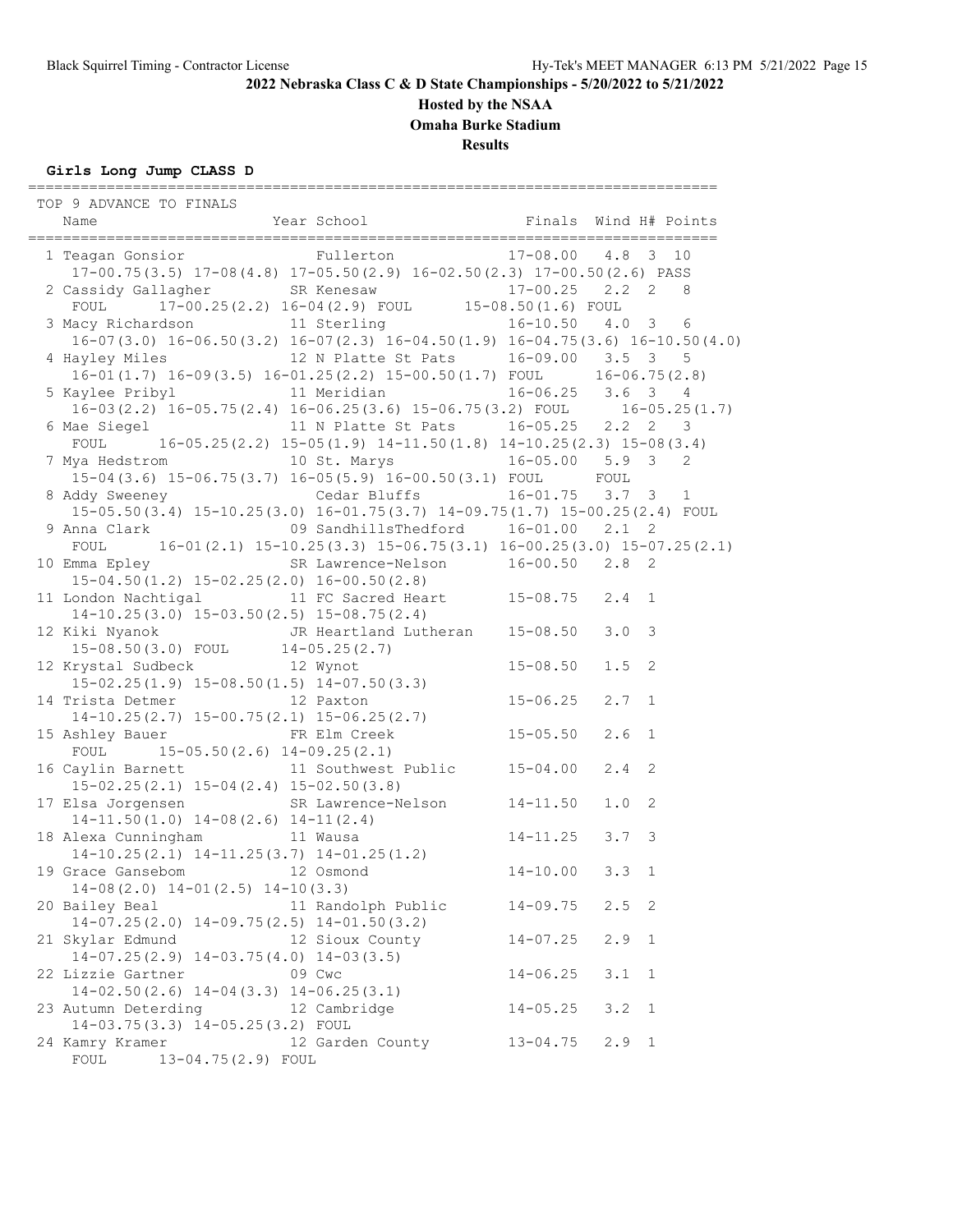#### **Hosted by the NSAA**

**Omaha Burke Stadium**

**Results**

**Girls Triple Jump CLASS D** =============================================================================== TOP 9 ADVANCE TO FINALS Name The Year School Team and H# Points =============================================================================== 1 Macy Richardson 11 Sterling 36-07.00 1.8 3 10 35-07.75(2.1) 36-07(1.8) 35-01.25(2.2) 35-02.25(3.0) 35-07(2.3) 36-02(2.9) 2 Teagan Gonsior Fullerton 35-09.75 3.6 3 8 34-10.25(2.3) 35-00.50(2.7) 33-04.50(1.5) 34-03(2.1) 35-02(2.1) 35-09.75(3.6) 3 Mae Siegel 11 N Platte St Pats 35-04.75 4.3 3 6 34-05.75(2.0) 35-04.75(4.3) 35-03.50(0.8) 34-08(2.4) 33-03.50(3.6) 34-05.25(3.0) 4 Adysen McCarter 10 Overton 35-01.00 3.3 3 5 34-08(0.8) 35-01(3.3) 34-08(2.0) 33-11.50(2.7) 33-07.50(2.9) 34-06(2.3) 5 Cassidy Gallagher SR Kenesaw 34-06.25 2.6 3 4 33-04.50(2.1) 33-04.75(2.5) 33-08(1.7) 34-05.50(1.7) 34-06.25(2.6) 34-00.75(1.1) 6 Abbie Kromarek 10 Plainview 34-05.00 3.2 3 3 34-05(3.2) 33-10(2.6) 34-04.75(1.2) 33-06.25(2.8) 34-04.50(2.9) 34-04.75(2.3) 7 Savana Krupicka 10 Exeter-Milligan 33-10.50 2.1 2 2 FOUL 33-10.50(2.1) 32-07(2.2) 32-03.50(3.1) 32-00.50(3.4) 32-03.75(1.8) 8 Autumn Deterding 12 Cambridge 33-01.50 2.4 2 1 33-01.50(2.4) 31-08(1.8) 32-11.50(1.3) 32-05.50(1.4) 31-09.25(3.1) 32-05.25(2.1) 9 Emma Epley SR Lawrence-Nelson 33-01.25 2.4 2 33-01.25(2.4) 32-08(2.6) 32-01.75(2.4) 32-03.50(1.4) 32-00.50(2.5) 32-00.50(3.2) 10 Andrea Sucha 12 NiobraraVerdigre 32-08.75 4.1 3 31-05.50(1.8) 32-08.75(4.1) 32-03.25(2.0) 11 Hayley Miles 12 N Platte St Pats 32-06.25 1.4 2 FOUL 32-06.25(1.4) FOUL 12 Reese Kneifl 12 Pender 32-03.25 2.0 2 32-00.25(1.1) 32-03.25(2.0) 32-01(2.1) 13 Carlee Bartak 10 Anselmo-Merna 32-00.75 1.7 2 32-00.75(1.7) FOUL FOUL 13 Elsie Ottun 11 Twin Loup 32-00.75 2.3 1 32-00.75(2.3) 31-04(3.3) 31-08.25(1.8) 13 McKenzie Hofstetter 9 Meridian 32-00.75 1.5 2 30-05.25(1.4) 32-00.75(1.5) 30-08.25(2.9) 16 Halle Knapp FR Elm Creek 32-00.25 1.7 1 31-04.75(3.9) 32-00.25(1.7) 31-10.25(2.8) 17 Kailyn Paul 11 Meridian 31-11.50 4.3 1 31-06.50(0.3) 31-11.50(4.3) 31-11.25(2.8) 18 Kenzie Wruble High Plains 31-09.50 2.6 1 31-09.50(2.6) 31-00.50(2.3) 31-07.50(1.6) 19 Haley Munn SR Riverside 31-08.75 2.6 2 FOUL FOUL 31-08.75(2.6) 20 Kirsten Frey 11 Pender 31-05.75 1.6 1 31-05.75(1.6) 31-01.25(2.2) 31-01.75(4.4) 21 Bryanah Hindal SR Franklin 31-05.50 1.9 1 30-02.50(2.0) 31-05.50(1.9) 29-07.75(2.6) 22 Sabrina Jacobsen 10 Arapahoe 31-05.00 3.8 3<br>31-02(2.5) FOUL 31-05(3.8) 31-02(2.5) FOUL 31-05(3.8) 23 Brooke Bryant 10 Wallace 30-03.25 3.5 1 30-00.75(1.3) 30-03.25(3.5) 29-04.50(1.2) 24 Natalie Barry 12 Crawford 29-07.25 1.9 1 28-01.75(0.8) 29-07.25(1.9) 28-07.50(1.1) 25 01.75(0.0) 25 07.25(1.3) 26 07.36(1.1)<br>25 Aubrey Evans 11 Garden County 28-10.50 1.0 1

28-10.50(1.0) 28-09.75(2.4) FOUL(2.9)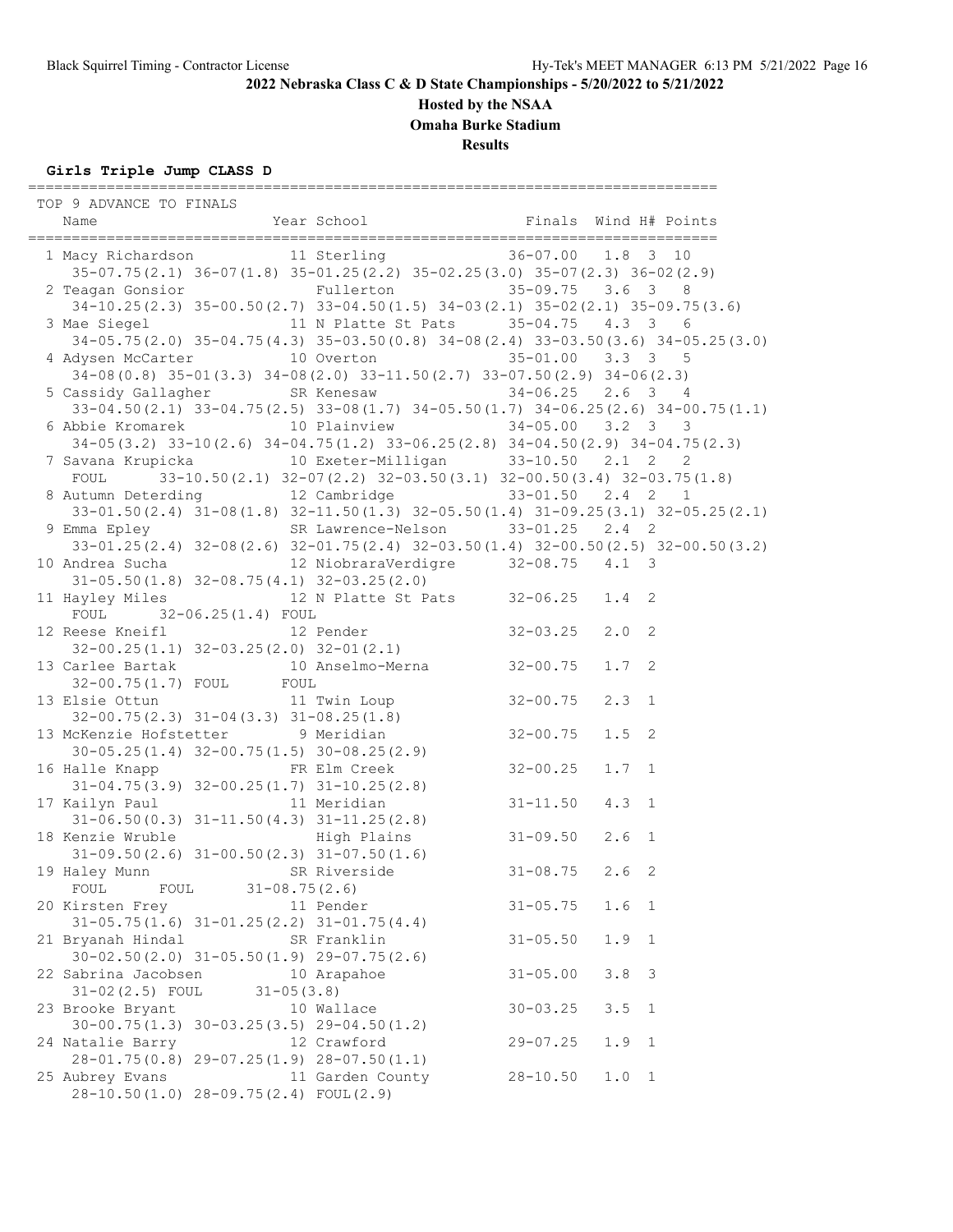## **Hosted by the NSAA**

**Omaha Burke Stadium**

**Results**

## **Girls Shot Put CLASS D**

| TOP 9 ADVANCE TO FINALS<br>Year School<br>Name                                                                                                                                                                                                            | Finals H# Points                         |              |                |
|-----------------------------------------------------------------------------------------------------------------------------------------------------------------------------------------------------------------------------------------------------------|------------------------------------------|--------------|----------------|
| <b>Eds</b> Books and the Books of the Books and the Books of the Books and the Books are the Books and the Books and the Books and the Books and the Books and the Books and the Books and the Books and the Books and the Books an<br>1 JessaLynn Hudson | ======================<br>$40 - 04.00$ 3 |              | 10             |
| 39-11.75 40-03.25 FOUL FOUL 40-04 38-01.50                                                                                                                                                                                                                |                                          |              |                |
|                                                                                                                                                                                                                                                           |                                          |              | 8              |
| 2 Emmilly Berglund JR Shelton High School 39-09.25 3<br>38-06.75 FOUL FOUL 37-11.50 39-09.25 36-07.50                                                                                                                                                     |                                          |              |                |
| 3 Addison Schneider 12 Humphrey-Lin                                                                                                                                                                                                                       | $39 - 05.75$ 3                           |              | 6              |
| 38-07.50 39-05.75 FOUL 39-01.75 38-03 FOUL                                                                                                                                                                                                                |                                          |              |                |
| 4 Abigail Yelken SR Franklin                                                                                                                                                                                                                              | $38 - 10.75$ 3                           |              | 5              |
| 37-02 38-10.75 38-05.25 38-02.50 37-07.50 37-02.75                                                                                                                                                                                                        |                                          |              | $\overline{4}$ |
| 5 Cailey Stout 12 Scribner-Snyder 38-08.25 3<br>35-01.50 37-07 37-09 36-11.50 38-08.25 FOUL<br>6 Kaylyn Roblee 12 Medicine Valley 37-02.25 2<br>36-02 37-02.25 FOUL FOUL 36-08.25 FOUL                                                                    |                                          |              |                |
|                                                                                                                                                                                                                                                           |                                          |              | $\mathcal{E}$  |
|                                                                                                                                                                                                                                                           |                                          |              |                |
| 7 Peyton Cox 10 Wauneta-Palisade 36-01.25                                                                                                                                                                                                                 |                                          | 2            | 2              |
| 33-02.50 35-08.25 36-01.25 34-08.50 FOUL 34-09                                                                                                                                                                                                            |                                          |              |                |
|                                                                                                                                                                                                                                                           |                                          | 2            | $\mathbf 1$    |
| 8 MaKenna Willis JR Shelton High School 35-11.25<br>35-11.25 FOUL FOUL 34-02.75 34-00 FOUL                                                                                                                                                                |                                          |              |                |
| 9 Chloe Anderson 10 Loomis                                                                                                                                                                                                                                | $35 - 10.75$                             | 3            |                |
| 34-10.75 35-03.50 35-06.50 FOUL 35-10.75 30-01.50                                                                                                                                                                                                         |                                          |              |                |
| 10 Schyler Hoberty 12 Cambridge 35-06.00                                                                                                                                                                                                                  |                                          | 3            |                |
| $35-06$ $34-06.50$ FOUL                                                                                                                                                                                                                                   |                                          |              |                |
| SR Blue Hill<br>11 Abigail Meyer SR<br>33-09.75 33-03 35-01.75                                                                                                                                                                                            | $35 - 01.75$                             | 3            |                |
|                                                                                                                                                                                                                                                           |                                          |              |                |
| 12 Lexi Schroder<br>12 Stuart                                                                                                                                                                                                                             | $34 - 11.25$                             | 2            |                |
| 33-08.50 34-11.25 34-10.25                                                                                                                                                                                                                                | $34 - 05.50$                             | $\mathbf 1$  |                |
| 13 Sophia Brennan Mead<br>33-01 34-05.50 32-07.25                                                                                                                                                                                                         |                                          |              |                |
|                                                                                                                                                                                                                                                           | $34 - 01.50$                             | $\mathbf{1}$ |                |
| 14 Macy Keller 11 FC Sacred Heart<br>33-04.50 33-00 34-01.50                                                                                                                                                                                              |                                          |              |                |
|                                                                                                                                                                                                                                                           | $33 - 07.50$                             | $\mathbf 1$  |                |
| 15 Audrey Holm 10 Paxton<br>33-07.50 32-01 30-02.25                                                                                                                                                                                                       |                                          |              |                |
| 11 South Platte 33-03.75<br>16 Haily Koenen                                                                                                                                                                                                               |                                          | 2            |                |
| $32-04.50$ $33-03.75$ $33-03.75$                                                                                                                                                                                                                          |                                          |              |                |
|                                                                                                                                                                                                                                                           |                                          | 2            |                |
| 17 Addison Overholser 50 Wilcox-Hildreth 33-02.75<br>31-11.25 32-09.75 33-02.75<br>18 Lauren Harms 10 Sterling 32-10.75                                                                                                                                   |                                          |              |                |
| 18 Lauren Harms<br>10 Sterling                                                                                                                                                                                                                            | $32 - 10.75$                             | 1            |                |
| $31 - 01.25$ $32 - 10.75$ $31 - 09$                                                                                                                                                                                                                       |                                          |              |                |
| 19 Hope Koller 12 Arapahoe                                                                                                                                                                                                                                | $32 - 08.75$                             | 1            |                |
| FOUL 32-08.75 32-02.75<br>20 Jaylen Fowler<br>10 Sandhills Valley 32-00.00                                                                                                                                                                                |                                          | 2            |                |
| 31-00 32-00 FOUL                                                                                                                                                                                                                                          |                                          |              |                |
| 21 McKenzie Snyder<br>10 Boyd County                                                                                                                                                                                                                      | $31 - 11.25$                             | 1            |                |
| 29-01.25 FOUL 31-11.25                                                                                                                                                                                                                                    |                                          |              |                |
| 22 Jayda Schroeder<br>SO Elm Creek                                                                                                                                                                                                                        | $31 - 10.25$                             | 2            |                |
| FOUL FOUL<br>$31 - 10.25$                                                                                                                                                                                                                                 |                                          |              |                |
| 23 Lily Tabor<br>11 Potter-Dix Public                                                                                                                                                                                                                     | $31 - 00.75$                             | 1            |                |
| 31-00.75 29-10.25 29-10                                                                                                                                                                                                                                   |                                          |              |                |
| 24 Melinn Roberts<br>Osceola                                                                                                                                                                                                                              | $28 - 04.00$                             | 1            |                |
| 27-03.25 27-00.50 28-04                                                                                                                                                                                                                                   |                                          |              |                |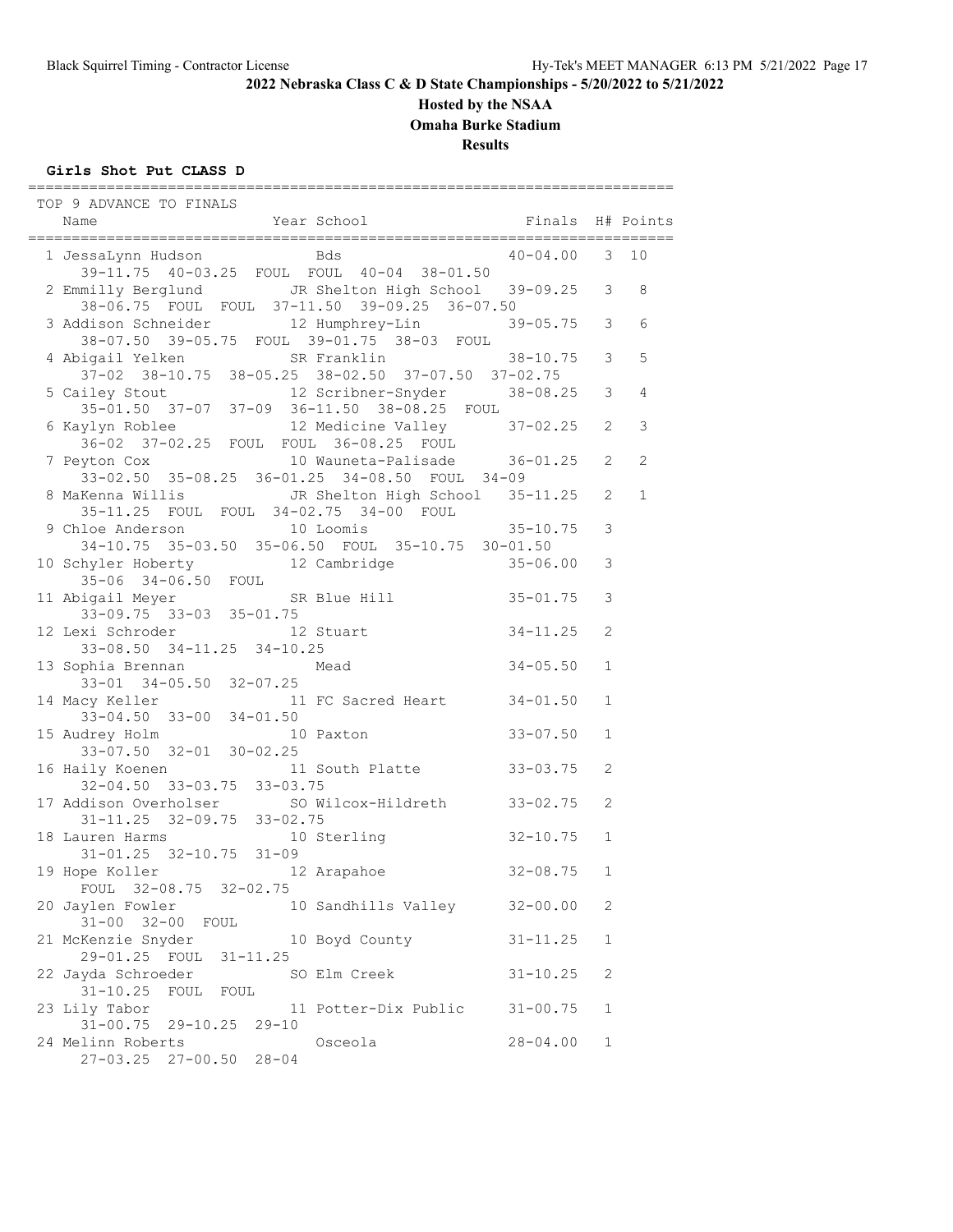## **Hosted by the NSAA**

**Omaha Burke Stadium**

**Results**

## **Girls Discus Throw CLASS D**

| TOP 9 ADVANCE TO FINALS<br>Name                                                                        | Year School                                                                        | Finals     |               | H# Points      |
|--------------------------------------------------------------------------------------------------------|------------------------------------------------------------------------------------|------------|---------------|----------------|
|                                                                                                        |                                                                                    |            | :=======      |                |
| 1 Cailey Stout<br>111-10 112-04 123-02 FOUL FOUL FOUL                                                  | 12 Scribner-Snyder                                                                 | 123-02     | 3             | 10             |
| 2 JessaLynn Hudson                                                                                     | Bds                                                                                | $122 - 09$ | 3             | 8              |
| $113 - 05$ $115 - 00$<br>3 Emmilly Berglund<br>119-08 116-03                                           | 122-09 112-03 119-04 111-01<br>JR Shelton High School<br>115-09 110-00 103-10 FOUL | $119 - 08$ | 3             | 6              |
| 4 Hanna Stewart                                                                                        | 12 Loomis                                                                          | $118 - 00$ | 3             | 5              |
| 111-01 118-00 110-07 117-03 FOUL FOUL<br>5 Taylor Alexander<br>FOUL 110-02 114-07 117-04 110-11 111-03 | 11 Wausa                                                                           | $117 - 04$ | 2             | $\overline{4}$ |
| 6 Cadence Kramer<br>81-09 113-05 80-02 FOUL 100-00 110-07                                              | 12 Stuart                                                                          | $113 - 05$ | 2             | 3              |
| 7 Jayda Schroeder<br>98-03 112-11 107-09 FOUL FOUL 92-04                                               | SO Elm Creek                                                                       | 112-11     | 3             | $\overline{c}$ |
| 8 McKenzie Snyder<br>111-03 105-11 103-03 FOUL FOUL 91-09                                              | 10 Boyd County                                                                     | $111 - 03$ | 2             | $\mathbf 1$    |
| 9 Schyler Hoberty<br>98-04 109-02 103-07 96-09 98-07 101-05                                            | 12 Cambridge                                                                       | $109 - 02$ | 2             |                |
| 10 Jenna Kimberling<br>109-00 97-02 FOUL                                                               | 12 N Platte St Pats                                                                | $109 - 00$ | 2             |                |
| 11 Lauren Harms<br>106-09 98-09 107-06                                                                 | 10 Sterling                                                                        | $107 - 06$ | $\mathcal{E}$ |                |
| 12 Kenadie Schmutz<br>79-00 96-03 104-07                                                               | 11 Pawnee City                                                                     | $104 - 07$ | 3             |                |
| 13 Jacelyn Jorgensen<br>103-07 102-09 100-05                                                           | 10 Paxton                                                                          | $103 - 07$ | $\mathbf{1}$  |                |
| 14 Danielle Janssen<br>100-09 82-00 103-05                                                             | 12 Sterling                                                                        | $103 - 05$ | 2             |                |
| 15 Audrey Holm<br>FOUL 73-11 102-08                                                                    | 10 Paxton                                                                          | $102 - 08$ | 2             |                |
| 16 Lauren Haberman<br>95-01 101-01 72-07                                                               | 11 Wynot                                                                           | $101 - 01$ | $\mathbf{1}$  |                |
| 17 Madison Young<br>93-11 100-06 FOUL                                                                  | SR Central Valley                                                                  | $100 - 06$ | 3             |                |
| 18 Morgan Thieman<br>$99 - 02$ $98 - 09$<br>$95 - 10$                                                  | McCool Junction                                                                    | 99-02      | $\mathbf 1$   |                |
| 19 Lillie Timm<br>$95 - 07$ $98 - 07$<br>FOUL                                                          | 11 Pender                                                                          | $98 - 07$  | 1             |                |
| 20 Emily Ackerson<br>$93 - 10$ $90 - 02$<br>$96 - 08$                                                  | High Plains                                                                        | $96 - 08$  | $\mathbf 1$   |                |
| 21 Kassidy Rambat<br>86-04 94-01 94-02                                                                 | 11 Hyannis                                                                         | $94 - 02$  | $\mathbf 1$   |                |
| 22 Addison Schneider                                                                                   | 12 Humphrey-Lin                                                                    | $92 - 11$  | 2             |                |
| FOUL FOUL 92-11<br>23 Lexie Eckhoff                                                                    | JR Axtell                                                                          | $88 - 00$  | $\mathbf 1$   |                |
| FOUL 86-02 88-00<br>24 Haily Koenen<br>68-03 70-01<br>$77 - 03$                                        | 11 South Platte                                                                    | $77 - 03$  | $\mathbf 1$   |                |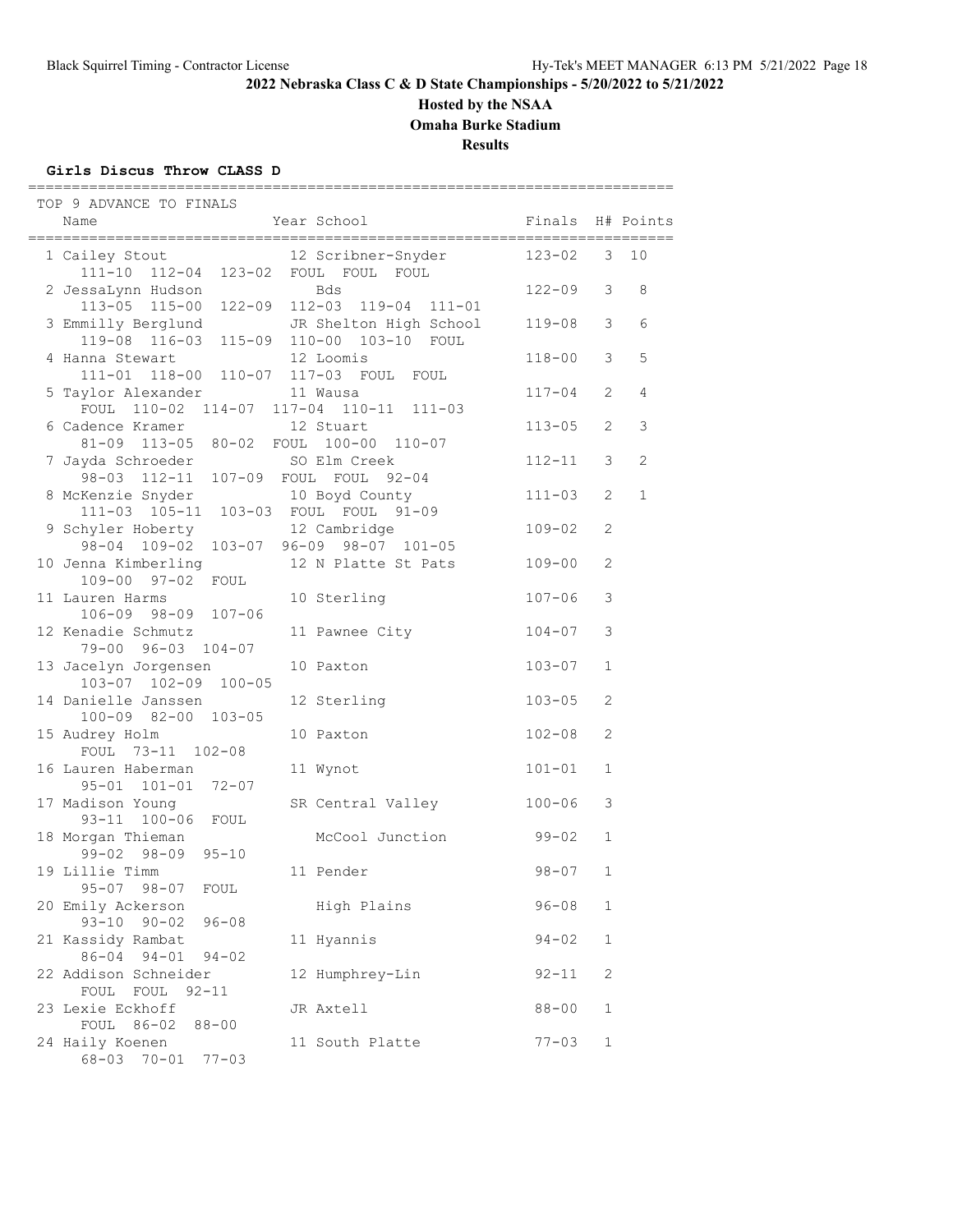## **Hosted by the NSAA**

**Omaha Burke Stadium**

**Results**

=========================================================================================

#### **....Girls Discus Throw CLASS D**

|                         |                |    | Women - CLASS C - Team Rankings - 16 Events Scored |                |
|-------------------------|----------------|----|----------------------------------------------------|----------------|
| 1) Chase County         | 62             |    | 2) Lincoln Lutheran                                | 53             |
| 3) Superior             | 49             |    | 4) Crofton                                         | 35             |
| 5) Bishop Neumann       | 30             |    | 6) Wisner-Pilger                                   | 27             |
| 7) Hartington CC        | 25             |    | 8) Hastings St Cec                                 | 21             |
| 9) Arcadia-Loup Cty     | 20             |    | 9) Sutherland                                      | 20             |
| 11) Summerland          | 17             |    | 12) Norfolk Catholic                               | 16             |
| 12) Ainsworth           | 16             |    | 14) Grand Island CC                                | 15             |
| 15) David City          | 13             |    | 16) Centura                                        | 12.50          |
| 17) Bridgeport          | 11             |    | 17) Battle Creek                                   | 11             |
| 19) Gordon-Rushville    | - 9            |    | 20) Sandy Creek                                    | 8              |
| 20) Centennial          | 8              |    | 20) Shelby-Rising City                             | 8              |
| 20) ClarksonLeigh       | 8              |    | 20) Elkhorn Valley                                 | 8              |
| 20) Oakland-Craig       | 8              |    | 20) Logan View                                     | $\,8\,$        |
| 20) Valentine           | 8              |    | 20) South Loup                                     | 8              |
| 29) Archbishop Berg     | 7              |    | 29) Ord                                            | 7              |
| 29) Aquinas Catholic    | 7              |    | 32) Southern Valley (Oxford)                       | 6.50           |
| 33) Stanton             | 6              |    | 33) Louisville                                     | 6              |
| 33) Nebraska Christ     | 6              |    | 36) TriCountyNortheast                             | 5              |
| 36) Palmyra             | 5              |    | 38) Guardian Ang CC                                | 4              |
| 38) Cornerstone Chr     | 4              |    | 38) Cross County                                   | 4              |
| 38) Perkins County      | 4              |    | 38) North Bend Cent                                | 4              |
| 43) Sutton              | 3              |    | 43) Laurel-Concord-Coleridge                       | 3              |
| 45) Amherst             | $\mathbf{2}$   |    | 45) Conestoga                                      | $\overline{2}$ |
| 45) Fillmore Central    | 2              |    | 48) West Holt                                      | $\mathbf{1}$   |
| 48) Hershey             | $\mathbf{1}$   |    |                                                    |                |
|                         |                |    |                                                    |                |
|                         |                |    | Women - CLASS D - Team Rankings - 17 Events Scored |                |
| 1) N Platte St Pats     | 46             |    | 2) Sterling                                        | 40             |
| 3) Overton              | 38             |    | 4) Osceola                                         | 32.50          |
| 5) Fullerton            | 30             |    | 6) Maywood-Hayes Center                            | 29             |
| 7) AnsleyLitchfield     | 28             |    | 8) Axtell                                          | 26             |
| 9) Cambridge            | 24             |    | 10) Bloomfield                                     | 22             |
| 11) SandhillsThedford   | 21             |    | 12) Wausa                                          | 19             |
| 12) Central Valley      | 19             |    | 14) McCool Junction                                | 18             |
| 14) BDS                 | 18             |    | 14) Mullen                                         | 18             |
| 17) Shelton High School | 15             |    | 18) Loomis                                         | 14             |
| 18) NiobraraVerdigre    | 14             |    | 18) Meridian                                       | 14             |
| 18) St. Marys           |                | 14 | 18) Scribner-Snyder                                | 14             |
| 23) Wynot               | 13             |    | 24) Kenesaw                                        | 12             |
| 25) St Francis          | 11             |    | 25) Crawford                                       | 11             |
| 25) Wallace             | 11             |    | 28) East Butler                                    | $\mathcal{G}$  |
| 28) Leyton              | 9              |    | 30) Humphrey-Lindsay Holy Fam                      | 6              |
| 30) Pender              | 6              |    | 30) Osmond                                         | 6              |
| 30) Silver Lake         | 6              |    | 34) Southwest Public                               | 5.50           |
| 35) CWC                 | 5              |    | 35) Franklin                                       | 5              |
| 35) Plainview           | 5              |    | 38) Exeter-Milligan                                | 4              |
| 39) Medicine Valley     | 3              |    | 39) Pawnee City                                    | 3              |
| 39) Palmer HS           | $\mathfrak{Z}$ |    | 39) Stuart                                         | 3              |
| 39) Burwell             | 3              |    | 44) Wauneta-Palisade                               | 2              |
| 44) Cedar Bluffs        | $\overline{2}$ |    | 44) Boyd County                                    | $\overline{c}$ |